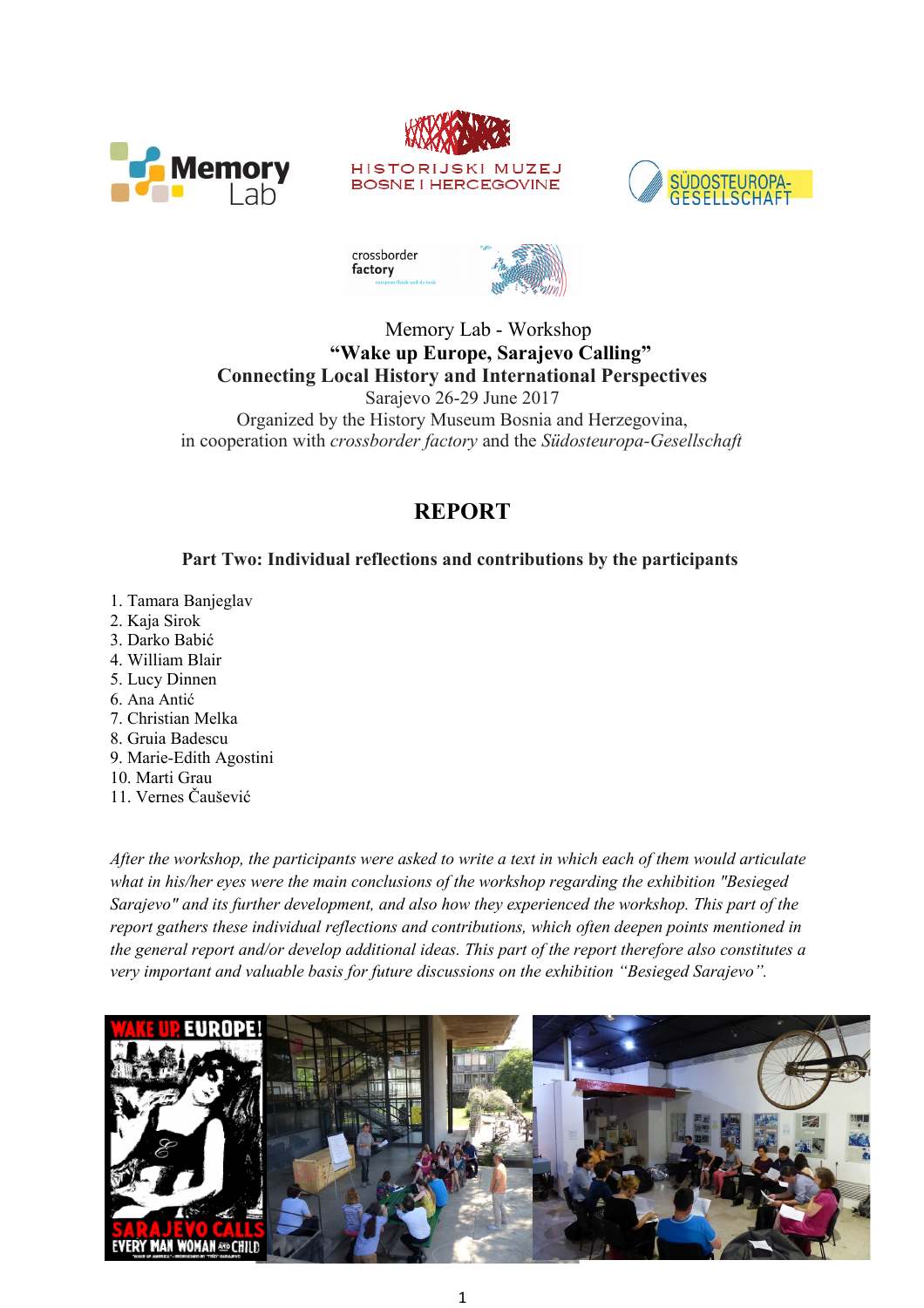### **1. WAKE UP EUROPE, SARAJEVO CALLING workshop, Historical Museum of BiH, June 27-28, 2017: Conclusions about the exhibtion. By Tamara Banjeglav (University of Rijeka)**

The exhbition does not try to give a definite narrative about the war and the siege of Sarajevo, but leaves some open-ended questions for the visitors. It is not a 'political' exhibition, it does not put emphasis on the political context and background of the events. The exhibition focuses on daily life of civilians and experience of living under siege, while it tries to avoid the political and military context of the war. It tells the story of improvisation and resourcefulness during the times of struggle for survival. The exhibition also testifies to the impressive creativity, spirit of resistance and humour of the city's inhabitants.

The collected objects tell the story of Sarajevo under siege, the story in which the main actors are the city itself and its citizens. The exhibition refuses to blame anyone and uses very neutral terms in describing what was going on in Sarajevo during the siege.

The current exhibition should, in my opinion, be preserved as much as possible in the new exhibition. It should preserve the memory of the siege as we see it now in the museum. It should keep as many objects from the original exhibition as possible, since these objects are the most valuable artefects in the exhibition because they were donated to the museum by citizens who themselves survived the siege. It's an exhibition about the people made by the people themselves.

The new exhibition could benefit from collecting opinions/comments from citizens about what they think of the exisiting exhibition and about what the new exhibition should look like. This could be collected through organizing focus groups with different groups of citizens.

The current exhibition is already a very good exhibition that does not need any radical changes, but would benefit from a redesign of panels, preservation of artefacts (in order to protect them) and adding some new materials/artefacts, as for example the documentary *Miss Sarajevo*.

### IMPRESSIONS ABOUT THE WORKSHOP

The workshop was very well-structured and consisted of different parts which were needed for the discussion (self-exploration of the exhibition, discussions in small groups, dividing participants into different thematic groups). All of the invited participants were very much engaged and interested in the discussion and contributed with their different knowledge and expertise. The discussions (both in smaller groups and with all participants) were very useful and some good ideas could be heard. The overall impression is that the workshop was a success and could greatly help curators in preaparing the new exhibition.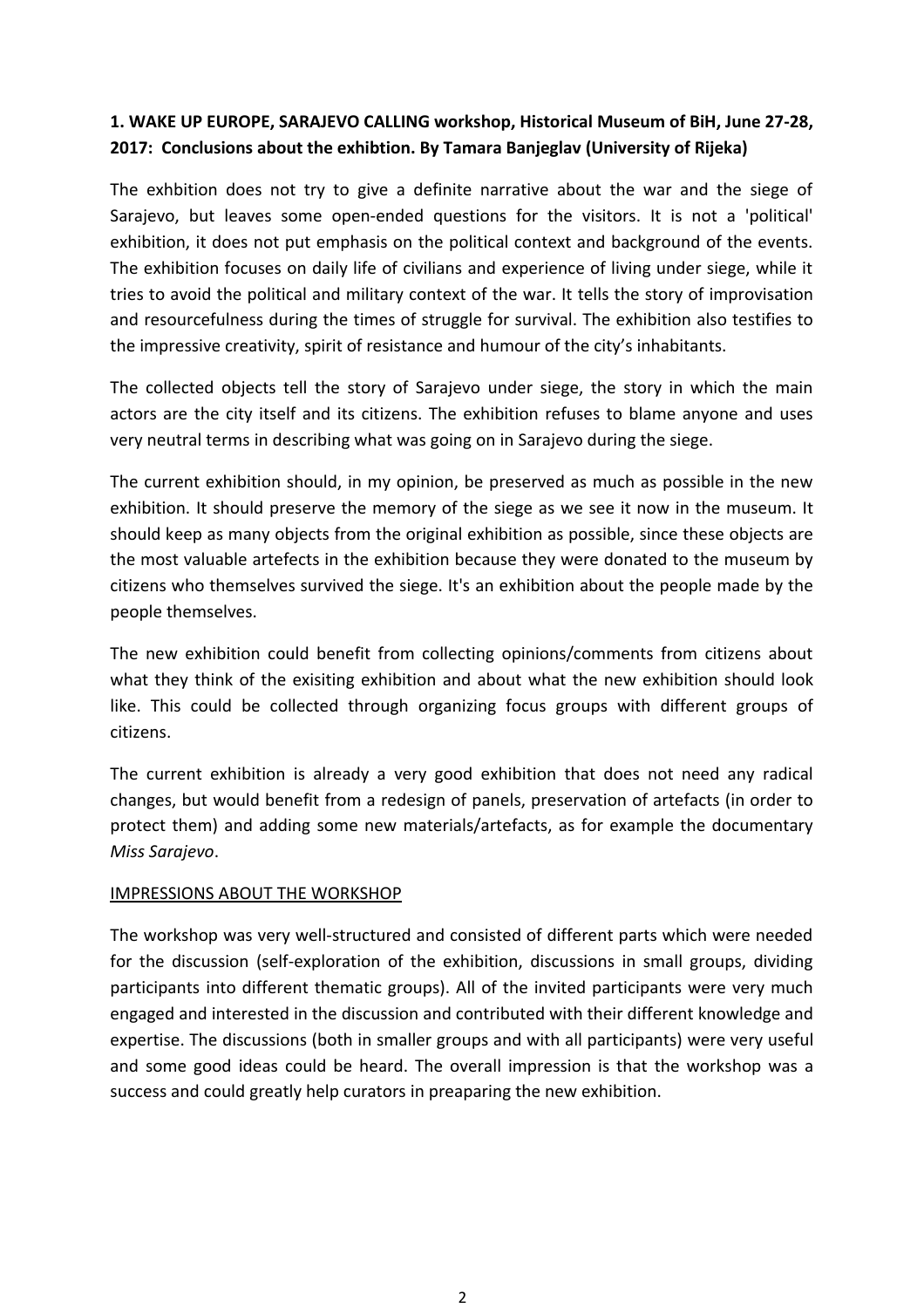# *2. Besieged Sarajevo* **and its further development: Reflections by Kaja Sirok (National Museum for Contemporay History of Slovenia)**

#### Content and structure

The main message will remain the same: *From people to people* (it needs to emphasize that this is the first exhibition that the people from Sarajevo did in order for their memories to remain alive); in this way we will also emphasize the museum's main mission: A p*lace of shared memories, where the community works to keep its memories alive;*

It is clear that the staff is emotionally attached to the exhibition and wants to preserve it, unfortunately it is in very bad condition and needs to be redone. The recreation has to be more visual and the emphasis needs to be on design- bigger photos, a stronger visual impact on the visitor.

What to add:

- a map of Sarajevo (mapping the siege)
- personal recollections (testimonies) on certain objects and events
- //it can be written on wall, the place does not support a lot of screens//
	- the topic of international influences/ collaboration/ no reaction
	- an emphasis on the humanity through cultural work (and famous people arriving

#### in Sarajevo to help)

- a corner for personal narrations of people who left/arrive/ remain
- projection of »Miss Sarajevo« or other material connected to the topic
- Study corner with some PCs

Participative note:

- Explaining that the objects were donated by the population
- Emphasizing certain objects and putting them into the context
- Also use private (family) photos and ask people to participate
- Use or create a personal recollection of events
- (or to use also the old one and compare the memorialisation and the narrative structures of the events)

Design as a key factor in putting the visitor into action or to engage them in better understanding of what happened.

- invite them to support the museums
- invite them to take action

Activity/ educational programe

- for schools
- for foreigners
- work on 5 key objects as narrators (fire, water, food, light, play..)
- create a mapping of events in the exhibition and then recreate an urban map of

events that work together as one narrator

My idea:

pre room: an object as the simbol near the title and a photo simbol

divide the space into topics, make visible barriers between topics (it can also be achieved with poster photos on cartboard), give a voice to the presented objects (for example in the War childern museum this is done very simple: object+ story – and it is very effective);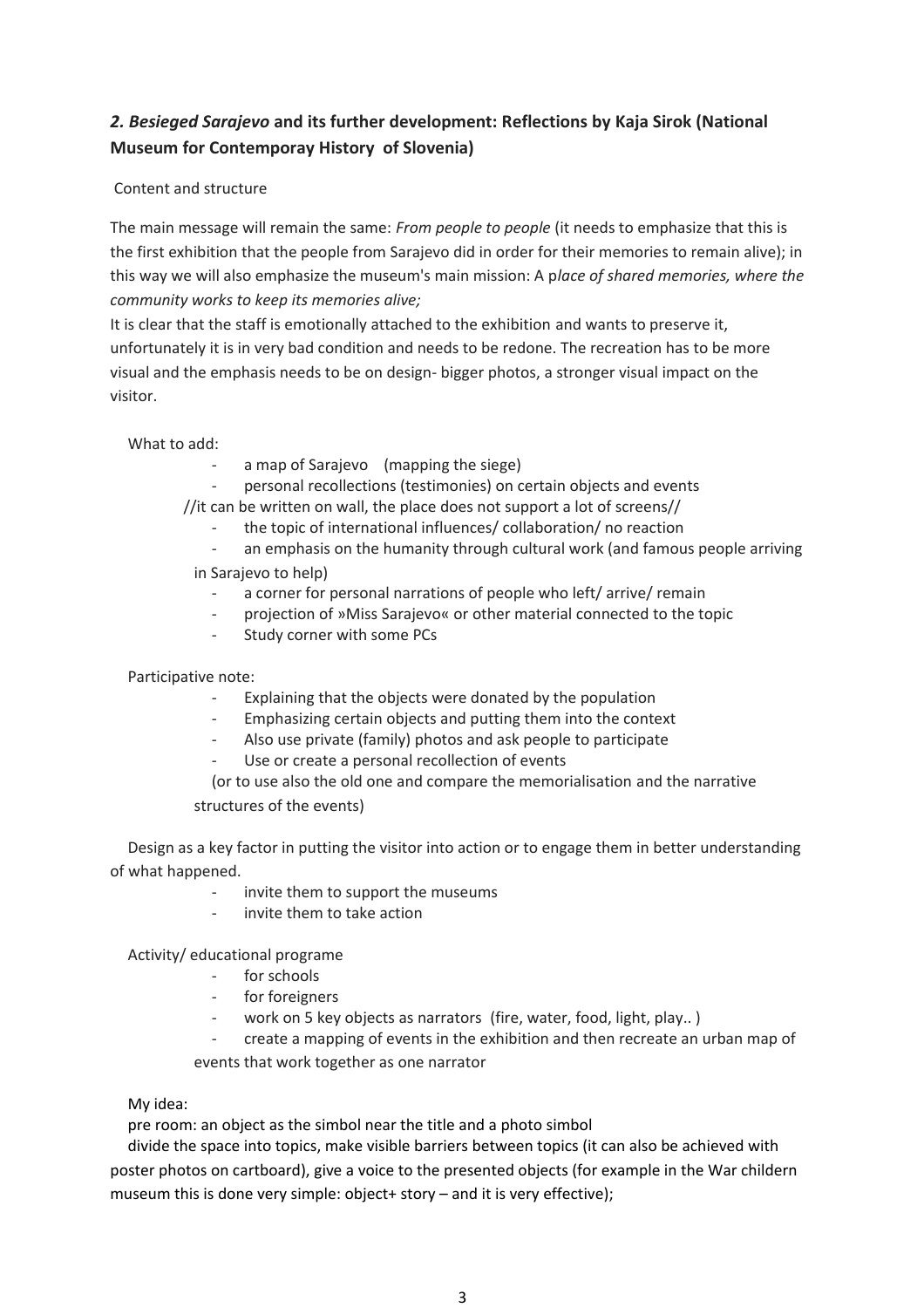in some places put also some video material in order for the visitior to listen to it;

do a little »mapping« of some stories on a global perspective (face+name, new place of living and its personal story in 4 senteces);

create a personal urban mapping that connects stories from the exhibition to places of memory- it will be personal and intimate; sth that a guided tour can not provide.

Anyway, I am here to work with you anytime.



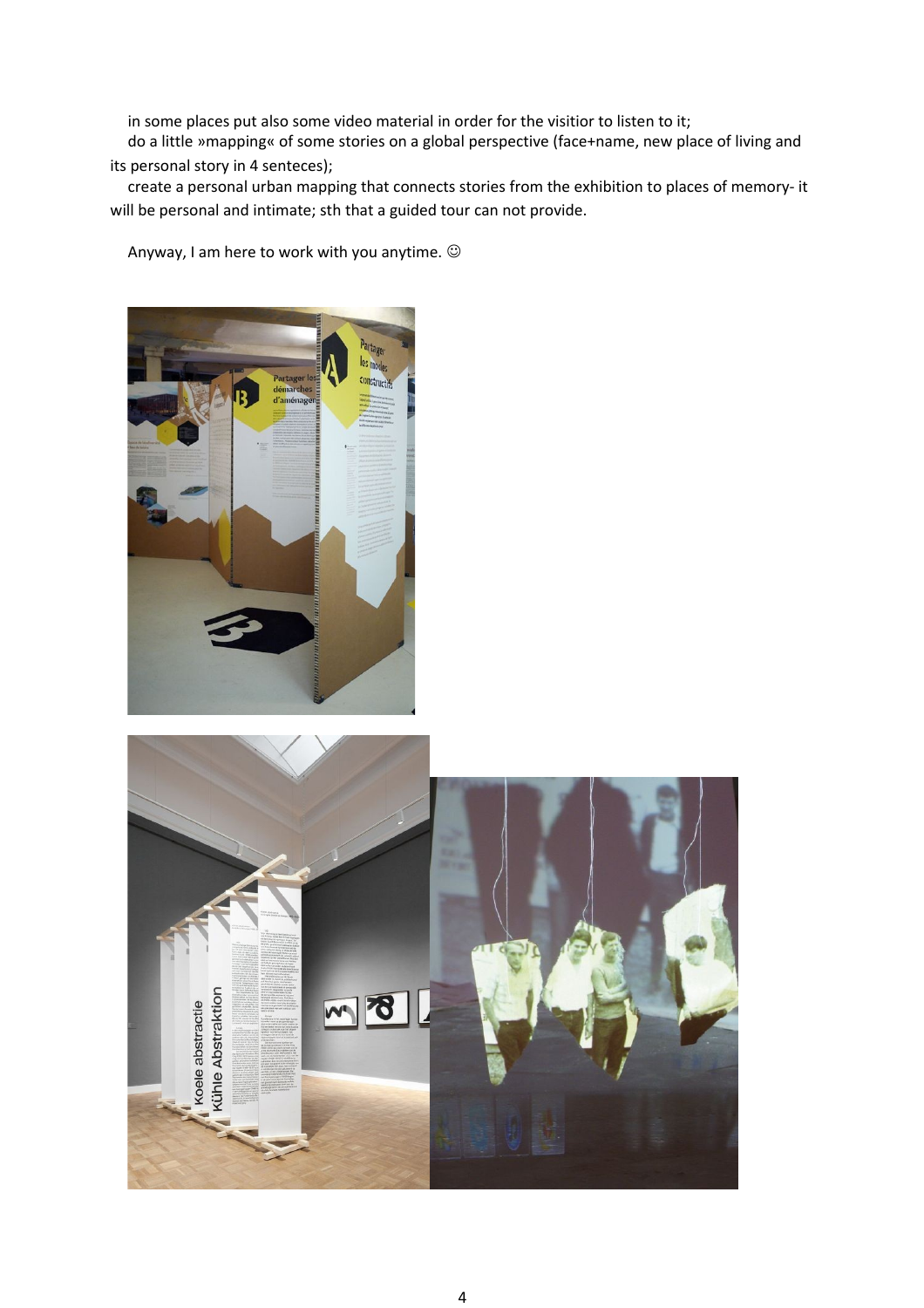### **3. The "Besieged Sarajevo" exhibition and its further development: Comments by Darko Babić (University of Zagreb)**

Preliminary note: Comments/suggestions presented here are 'document in a progress'. They foremost present individual reflections coming out of a group brainstorming done during the Memory Lab Workshop entitled "Wake up Europe, Sarajevo Calling" which took place in Sarajevo 26-29 June 2017.

Reflections included here do address the exhibition Besieged Sarajevo but as well challenges of the Museum in general as we believe those two things are inseparable, especially since the exhibition Besieged Sarajevo is the main communication tool (i.e. permanent exhibition) of the Museum. Reflections follow a logic of SWOT analysis (a process that identifies an organization's strengths, weaknesses, opportunities and threats).

#### **Strengths:**

- professional museum staff
- creative and motivated staff (relatively young; open-minded)
- **museum collection** (which goes beyond objects from the very recent history, i.e. 1992 onwards - opposite to situation of 'competitors'<sup>[1](#page-4-0)</sup>)
- long tradition, present in memory of citizens
- attractive building and its surrounding
- unsettled position of the Museum 'belongs' to no-one at the moment (accordingly not or less influenced on museums activities/programmes from a founder/tutor)

#### **Weaknesses:**

- lack of funds (for structural improvements of the building)
- lack of funds (for significant improvements of the permanent exhibition)
- Besieged Sarajevo exhibition related collection (which initially looks attractive, but 'competitors' have the same or even better. E.g. location per se as in case of the War Tunnel - Tunnel of Hope, or original objects which trigger emotional reactions as in case of the Museum of Crimes Against Humanity and Genocide 1992-1995)
- part of museum collection is un-used (objects from before 1990s)
- doubtful connection with local community (do locals recognise the Museum as truly theirs? Is it the main museum institution they are connected with?)

### **Opportunities:**

- city guided tours/ Museum location (Museum is perfectly located, much better then possible competitors, for 45-60 minutes long outdoor tour 'Besieged Sarajevo' which could start and end at the Museum

<span id="page-4-0"></span>1

Competitors here means any other museological (museum related) institutions or similar no matter are they private, or public which directly or indirectly are addressing the same/similar theme (i.e. Museum of Crimes Against Humanity and Genocide 1992-1995; War Tunnel - Tunnel of Hope; Gallery 11/07/95; War Childhood Museum etc.)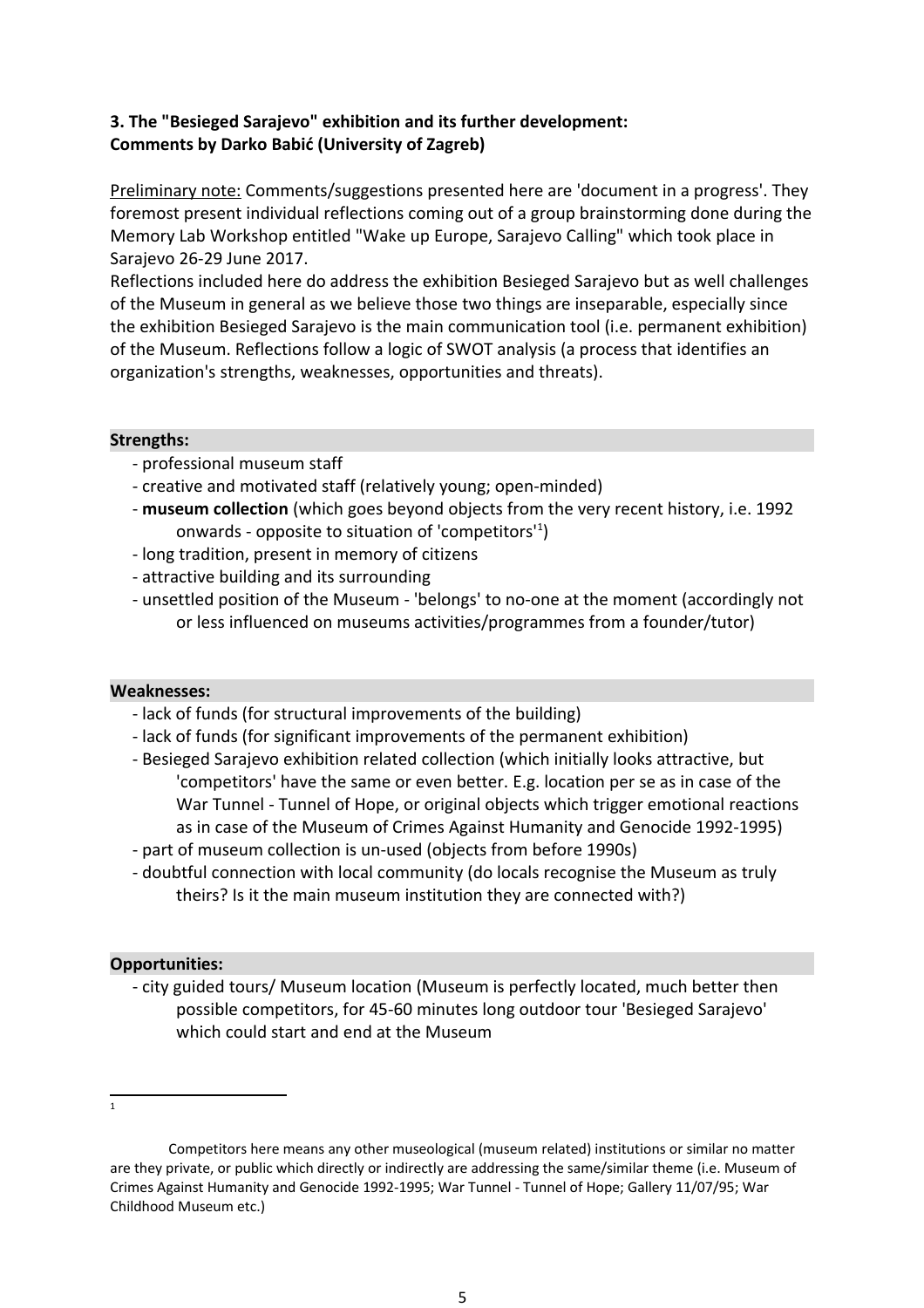- inclusive and participative methodology/approach during re-shaping of the exhibition (in other words not only creating campaign for donations, which is indeed welcomed but involving citizens to be active creators of future permanent exhibition)
- developing narrative/interpretation which goes beyond existing theme of 'Besieged Sarajevo'. **Make it even more a universal story** (about human rights, about multiculturalism and challenges etc.) people (locals & users/visitors) will end intensely attached/attracted
- stronger cooperation and mutual actions on local level (e.g. with Vijećnica/City Hall where museum has been located from 1945-1963)
- wise approach toward collaboration with competitors (e.g. possible mutual promotion where distinctive elements of 'Besieged Sarajevo' exhibition will be communicated but as well as entire value of the History Museum of Bosnia and Herzegovina)
- networking = developing of museums related networking (within the country, but much more on international level). While the Museum is already doing a lot on this level we believe focusing on development of even stronger international cooperation is something which this Museum could make unique compared to competitors, and bring attention of existing and future users/visitors
- further cooperation with tourist agencies (promotion, based on activities)
- constant production of Exhibition's semi related activities (present now, but even more)
- social networking (especially connected with aforementioned proposal for an inclusive and participative methodology/approach during re-shaping of the exhibition)

#### **Threats:**

- competition coming from institutions addressing the same theme (e.g. Museum of Crimes Against Humanity and Genocide 1992-1995; War Tunnel - Tunnel of Hope; Gallery 11/07/95; War Childhood Museum)
- gradually fading of importance of particulars connected with a besiege of Sarajevo (especially for international visitors) since there are others terrible crisis (e.g. Syria) happened in the meantime. Switching/looking at opportunity to communicate a universal narrative through story/ies of Besieged Sarajevo sounds as smart way to continue
- unsettled position of the Museum 'belongs' to no-one at the moment (accordingly all funds must be fundraised independently, from the Museum director/staff)
- location = not in the city centre (i.e. where tourists stay longest). This is directly connected with competitors, except the War Tunnel. If there are several exhibitions telling the same/similar story it cannot not be expected visitors/tourists will visit all. They will visit those which grab their attention, standing out of many for whatever reason.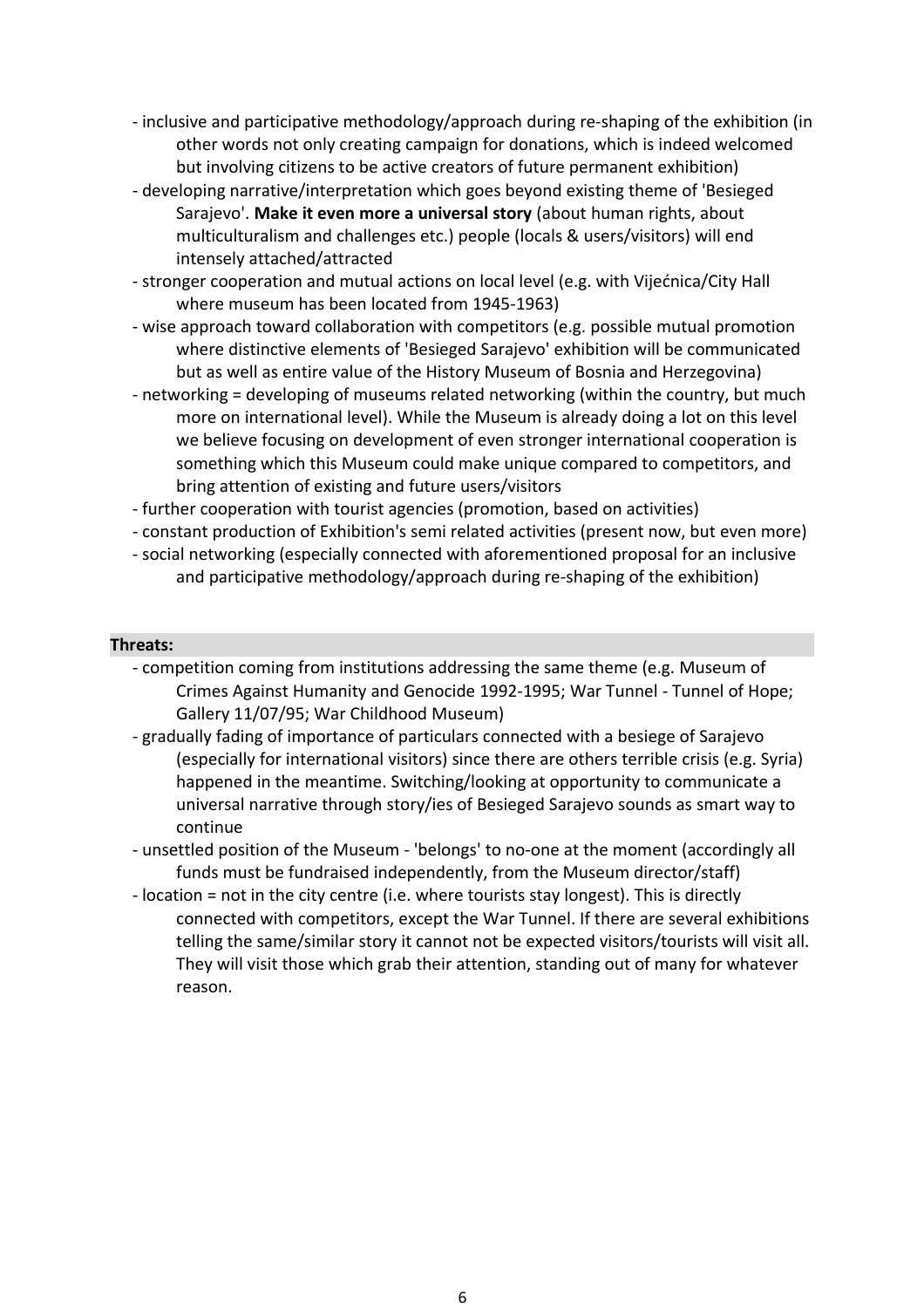# **4. 'Besieged Sarajevo' workshop – thoughts and reflections by William Blair (National Museums of Northern Ireland)**

The History Museum in Sarajevo provides an independent voice, free from political control, which presents a distinctive opportunity to open-up dialogue about the past. This combined with the architecture of the building, the commitment of the staff and the quality of the exhibitions and programming, means that the History Museum has a strong brand on which to build. The network of international interest and collaborations around the History Museum provide quality assurance to international visitors and demonstrates its ability to present alternatives to stereotypical ethno-nationalist narratives and to present difficult histories within a strong ethical framework. In that context, the future development of the 'Besieged Sarajevo' exhibition is inextricably linked to the broader strategy for the Museum itself.

Defining our brand is a priority for National Museums Norterhn Ireland and an area where we would be happy to share our knowledge.

The History Museum would benefit from developing a more systematic understanding of its audiences – visitors and non-visitors - and how these could be grown and developed. Again, being audience focused and led is a key priority for National Museums NI and we could potentially assist with this.

The opportunity exists to position the History Museum as a 'hub' providing an essential historical orientation for visitors to city. Given that the exhibition is framed within the context of the Museum, the interpretation and orientation must begin as visitors enter. How does the Museum introduce itself to the visitor? What are visitors being invited to engage with? Telling the history of the Museum helps to establish a broader meta-narrative and context for the Besieged Sarajevo exhibition.

The Besieged Sarajevo exhibition itself would benefit from a short introduction to help explain the siege but also the challenges of staging the exhibition and the process through which is has been created, emphasising the socially engaged practice around the community collecting. Its core strength is the powerful resonance offered by a range of objects and images that speak to our common humanity. They evocatively demonstrate the adaptations to everyday life that were essential to survival strategies. The overall exhibition provides a very empathetic and engaging visitor experience.

An important consideration therefore will be how to develop the exhibition whilst retaining the qualities that have made it so successful to date. In that context, there is a strong argument for the exhibition retaining it flexibility and evolving through a carefully considered series of interventions and additions, rather than imposing wholesale change. Introducing the 'Miss Sarajevo' film is an obvious example of how another layer of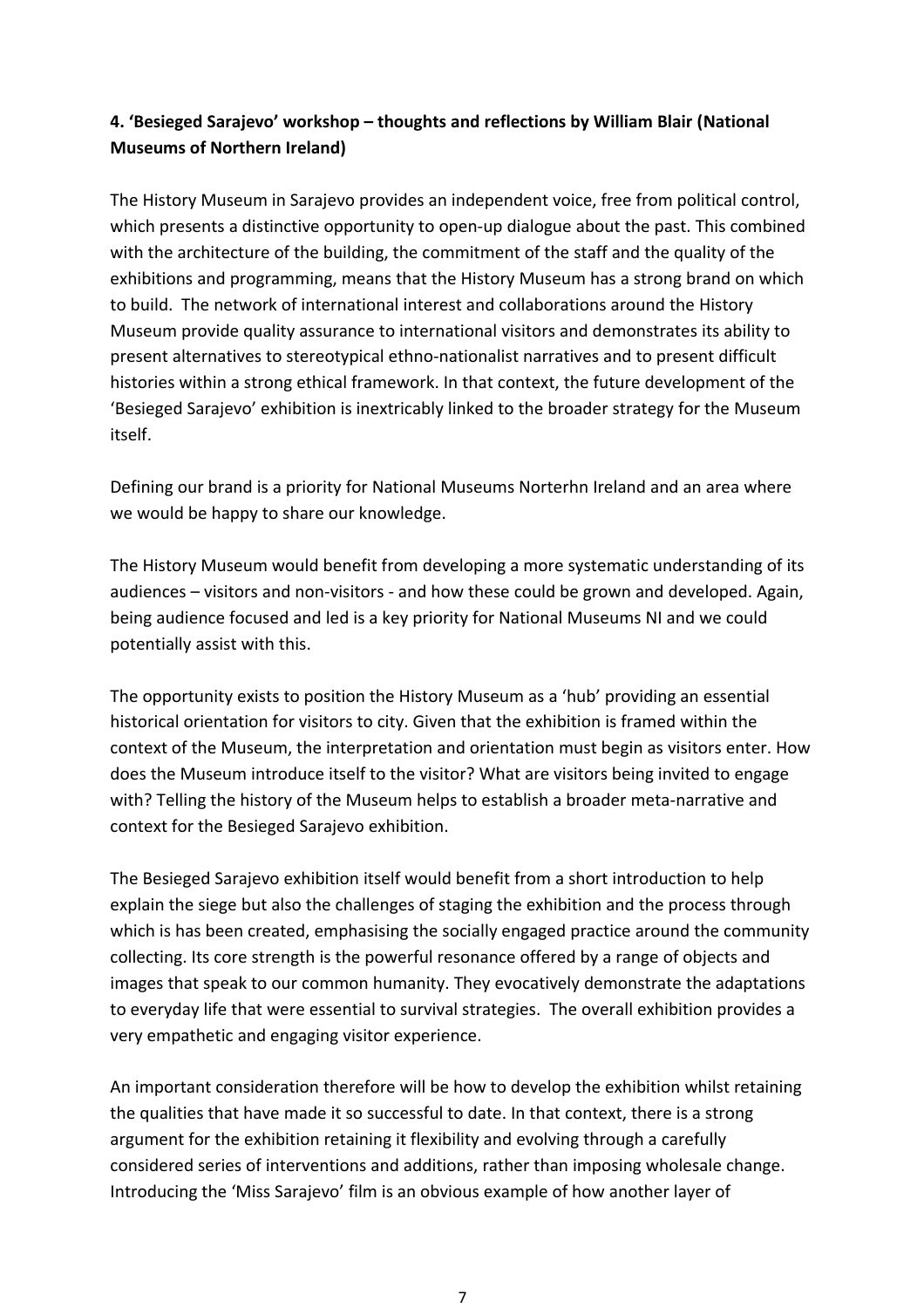interpretation could be sympathetically incorporated. Let the development of the exhibition become an open-ended conversation with the local community and visitors. This is the approach being taken with the development of the Troubles gallery at the Ulster Museum and we can share our experience thus far.

Augmented reality may offer a mechanism to link more content and personal stories to the exhibition without intrusive AV. This an approach being explored by National Museum Northern Ireland.

Currently, the staffing emphasis within the History Museum is firmly on curatorial. Perhaps, going forward, consideration could be given to a dedicated role for public engagement, focused on audiences, programming and understanding the needs and expectations of visitors.

An important developmental consideration is the issue of contemporary relevance. What is the role of the museum and the relationship of the past to the present and the future? What kind of future? Dealing with the legacy of conflicted pasts and related issues of global peace, security and justice is a focus of much international research and museological interest. Many 'post conflict' societies are experiencing difficult transitions to new realities. How can museums contribute positively to a process of transformation?

In this regard, the History Museum provides a shared space and a forum for discussion. Whilst it is beyond the ability of museums to provide solutions to complex intractable problems, they can nonetheless perform a constructive enabling role, framing relevant questions and actively participating in debate. In that context, the theme of 'Living Together?', which emerged at the end of the workshop, offers a rich concept for the History Museum to explore, and one that provides a common platform with National Museums NI.

William Blair, Director of Collections, National Museums Northern Ireland, 19-07-2017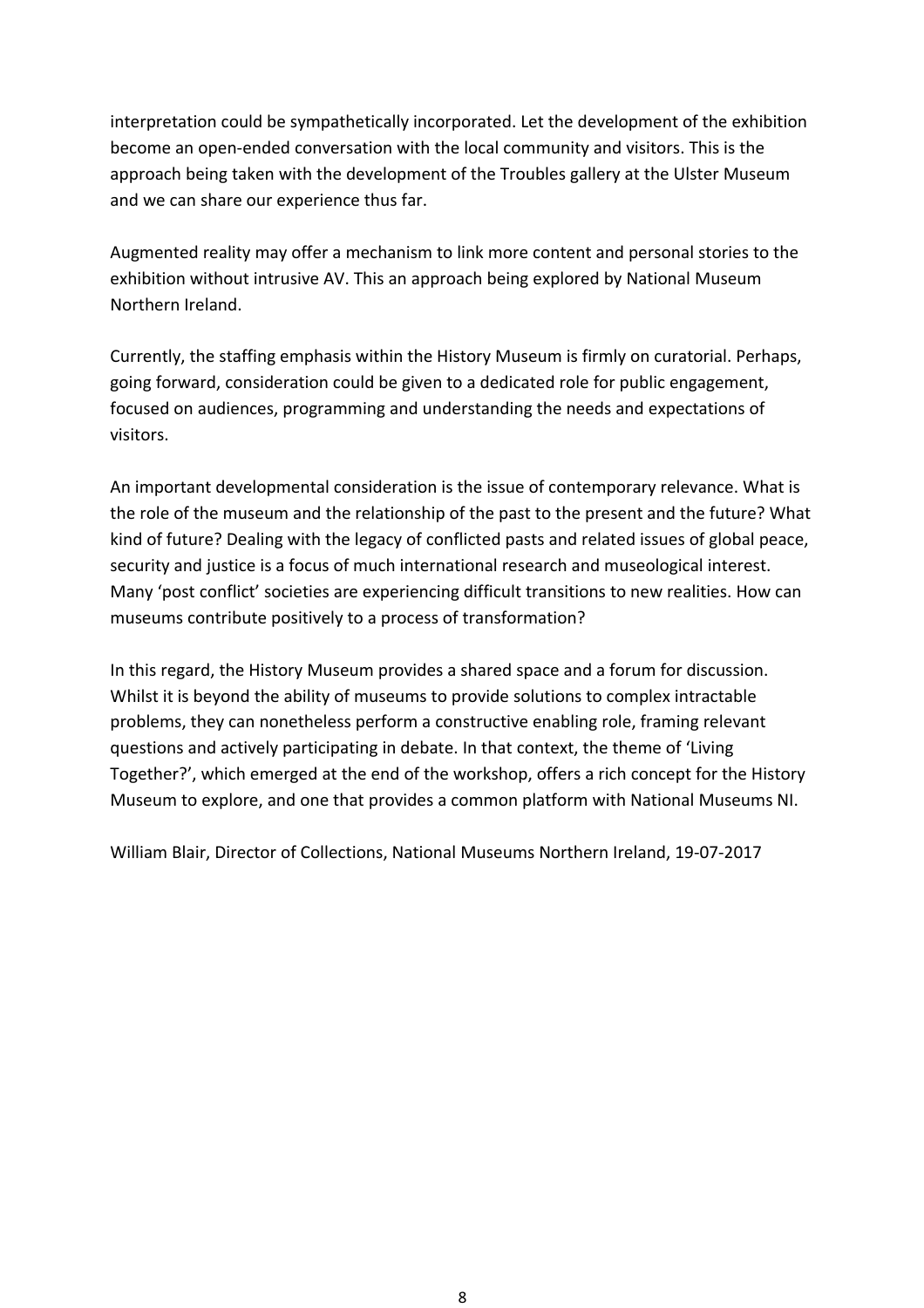#### **5. Besieged Sarajevo Workshop: Conclusions/ summary/ reflections- Lucy Dinnen (Projekt V Arhitektura, Sarajevo)**

In this text, I have tried to summarise key comments and suggestions which were made over the two-day workshop. These are divided by categories discussed at the workshop and can act as a helpful and concise set of recommendations for the Museum. Many of these were suggestions given by colleagues rather than all personal ideas/ reflections. At the beginning is a short section of my personal reflections.

#### **Personal Reflections:**

The two-day workshop felt like a landmark occasion for the Museum. Having worked with the Museum for the past year I feel very connected to this process. For me, the key finding from the workshop was that there is no need to change the narrative of the Exhibition. That the work the team are doing is exceptional and they should have confidence in that. Further development of the Exhibition design and structure would be a benefit but can be slow and incremental and does not need wholesale change. Quieter moves could be more successful, for example; adding one video in a small separated space, adding an education/research corner etc, but all the time asking Visitors for feedback. Keeping the Community and Visitors involved in what's changing and why.

Appointing a Scientific Research Committee of local and international experts to help any research activities and consider methods of interpretation would benefit the staff and Exhibition alongside the wider 'Friends' network proposed. It could work well as a continuation of the process started with the two day Memory Lab workshop.

Interestingly, there was a big focus on the wider Museum and using this as an opportunity to define a strategic approach to Identity, Business Case, role in the City, role in the Community and the role of this permanent Exhibition within the Museum Identity. It seems a critical point for the Museum to begin defining these and start drafting a clear strategy for the next 2-5 years, with this Exhibition and its role becoming more defined in the wider Museum context.

One key conclusion for me, was the need for the Museum to act as an incubator for dialogue and conversation. Using the Exhibition as a 'Hero' object in itself, around which programming about other conflicts, the Siege, the progress of Bosnia in the last 25 years, etc can be discussed in neutral territory. This would involve more emphasis on programming around existing content rather than temporary exhibitions, and may require a Programming and Community engagement role.

#### **Main message:**

- Generally there was a broad agreement that the exhibition narrative is strong. The focus on the everyday lives during the Siege and the creative survival of the inhabitants of Sarajevo under the Siege, is a strong and uniting discourse which allows a broad dialogue about the Siege of Sarajevo and does not conform to any particular political narratives which have been widely advertised in the past 25 years.
- One key consideration for the Museum going forward remains in Identity. What is the Museum's Identity and brand and how does this permanent exhibition form (or not) part of that?
- Signage on the front of the Museum (towards the main road) could be clearer as to the Exhibition within. Add 'Everyday life..' slogans rather than just 'Siege of Sarajevo'. Try to give a clearer idea of what is inside.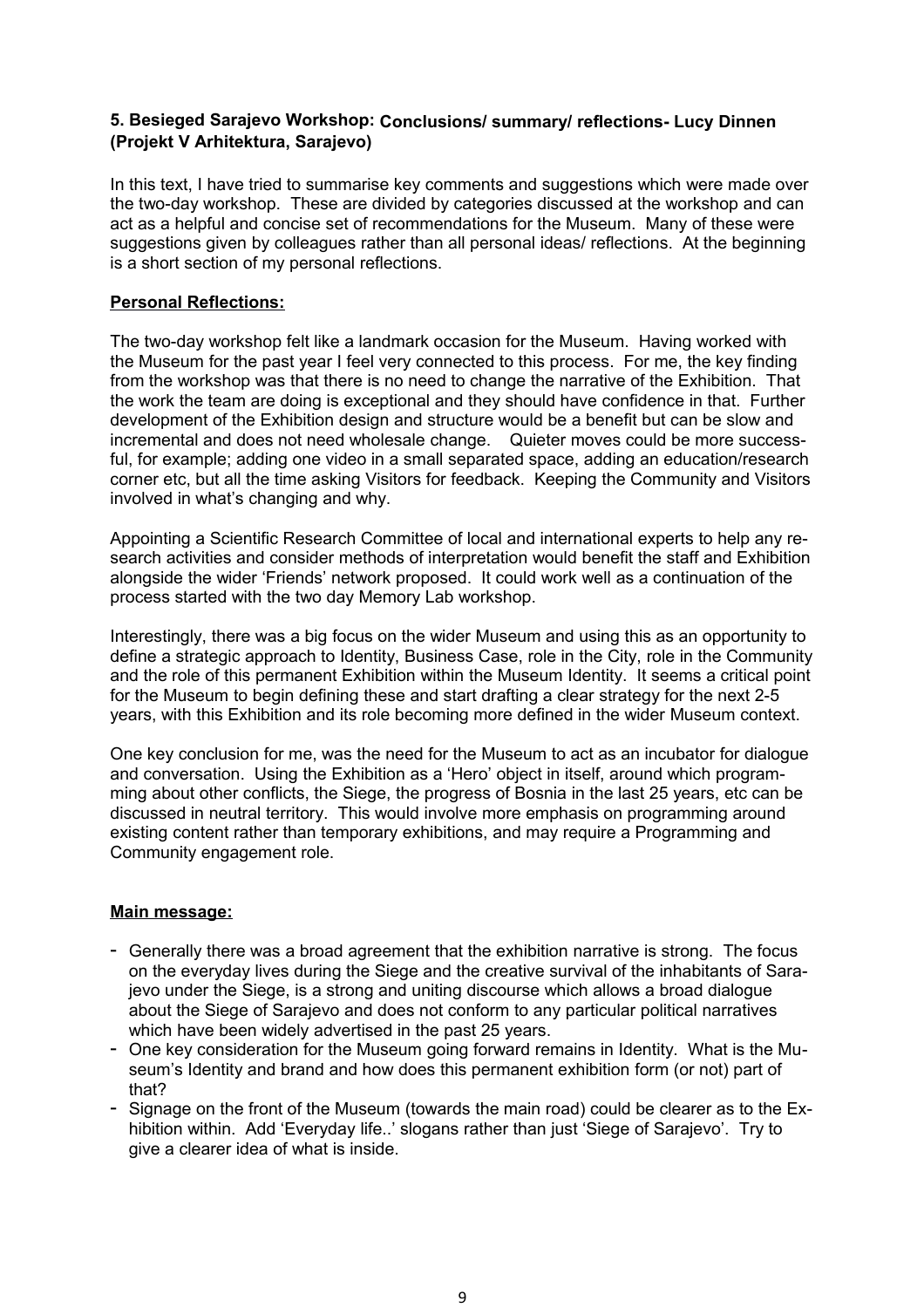- Arrange to train/ educate local tours guides so that when they are guiding Schools/ Visitors around the Exhibition they are using the narrative set by the Museum- one message, one voice. Or coordinate two timed tours per day with trained Museum staff.
- Ensure the Public is aware in advance of any changes to the Exhibition, especially those who donated objects- write to them etc- put signs around the Museum clearly stating what work is happening and why. Ask for feedback.

### **Aims:**

- Addressing the question of what we should add considering the time which has passed since the Siege was a key theme of the workshops. There were clear consensuses on the inclusion of follow up stories. Tracking down individuals who donated objects or appear in photographs and finding out where they are now. In this way, we represent 'life after the Siege' but again, avoid discussing political narratives and focus on the human scale. - Add Visitor surveys and feedback from now. Try to gauge a good understanding of the Public's support for the Exhibition and Museum and take on board some other comments/ suggestions. Need to ensure the 'Public' presence in the Exhibition is not just donated objects but an ongoing sense of ownership, voice and presence.

#### **Content/ topics:**

- Conservation of objects needs to take precedent- There is damage to paper and photographs from strong lighting and no climate control. Trying to preserve the objects and conserve them should be a key to any re-design of the Exhibition.

- The specific strength of the Exhibition and it's 'USP' is the human to human story. The personal narrative behind objects and the physicality of objects and the 'human hand' involved in their making. However, having said this, there was generally agreement that these narratives lacked the 'personal voice' whether through written stories accompanying objects, audio, and audio-visual material. The 'sounds' of the Siege and the personal voices were absent. The inclusion of Video was widely seen as the best solution (see design section for more details).

- Exhibition narrative could weave in more sense of rhythms and stages within a besieged city. Not 100 mortars fell everyday, some days more or less. An understanding of how that rhythm feels would help (this was well represented in Opsada by Remy Ourdan). Using number of days passed as a way to narrate the Exhibition could help the sense of human perspective in the Exhibition.

- Additional stories of all ethnicities during the Siege (Again using the Remy Ourdan 'Opsada' film to narrate these perspectives could be useful)

- Video explanations behind certain objects could enhance the story for first time visitors. Creating a series of shorts about different object groups (i.e. The Making of the Stoves) to be shown discreetly next to the objects. This would also create new content made by the Museum.

- Could add a section on 'Celebration' within the Siege of Sarajevo. How were births, marriages, birthdays and landmark dates celebrated in the Siege?

- Identify 4 or 5 objects which can be moved around the Museum and City for workshops. These can be touched by Visitors and moved easily.

#### **Structure:**

**-** One constant theme in the workshops was the lack of introduction to the Exhibition. Not to the political context of the Siege- understanding that this has been avoided for specific reasons, but the geographical context. The specific geography of Sarajevo which allowed it to be surrounded and besieged in a very particular way, needed introduction and explanation. Mapping showing the front lines and geographical context was considered helpful, and most suggested this would be best represented through a 3D model of the city within the exhibition.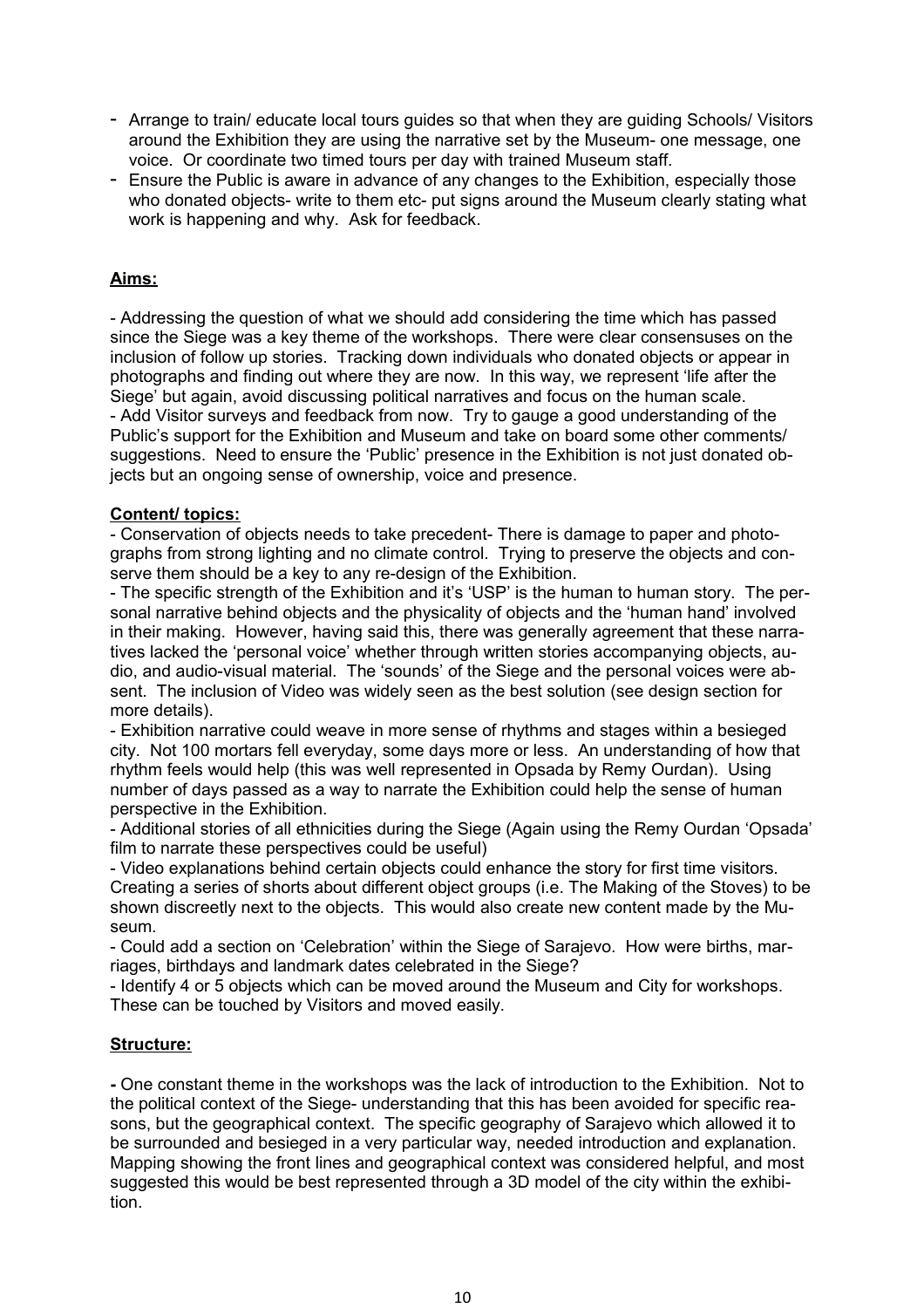- True witness narrative - the Museum needs to ensure that any changes/ adaptations or new material enhance the feeling of this exhibition as a true witness to the events rather than weakening this.

#### **Design:**

- The Exhibition design could provide a better spatial relationship with the content. Firstly to act as a 'keeper' of the collection and preserve the objects, especially the more sensitive objects. Secondly, the space itself could also give something of a narrative. Creating different spaces within the space which allow different activities (I.e film projection- dark intimate spaces for shared experience - which are isolated from the main space to protect school groups etc from certain content).
- Opportunity to weave Education, Research and Conservation live into the Exhibition through a flexible space within the Exhibition which can accommodate all of these functions and be cross programmed. Live workshops in object conservation, a research corner with a curated selection of books written from the human persecutive of the Siege, or a selection of ICTY documents could all enhance the Visitor experience and create a local library for the Residents of Sarajevo. Thus cementing the Museum's position as the only Exhibition on the Siege with the academic authority to tell the human stories and be a place for discussion and community forum.
- There was a consensus that the photographs in the Siege Exhibition were very powerful but the quantity and size diluted the impact. Opportunity to learn from the Viješnica Antifascism Exhibition (2017) where 10 large photos were very successful.
- A need to create 'mood' within the space without reconstruction. A reoccurring theme of the workshop was to include some Video and Audio related to the existing narrative. Films such as Miss Sarajevo (shown at the workshop) were very successful in showing the human experience. Opsada (seen after) is also very successful at showing the human experience. Both these films also work with the Museum's approach to language and isolating the human story from the wider political and military story. Any film material should be treated as an object in it's own right.
- Opportunity to bring the exhibition in from the original Architecture of the Museum and create a loose fit framework inside the 'walls' of the Museum (similar to the original permanent exhibition). This would help preserve the original Architecture of the critically acclaimed modernist Museum.
- Danger was at different levels; ground, air etc. Is there an abstract way to play with levels and volumes within the Exhibition to give a broader sense of the topographical context without reconstructing the city?

### **Methods of presentation:**

- Museum itself could create the narrative frame for the exhibition. A good recommendation was tours that begin on the Ars Aevi Bridge and take the visitor on the physical journey into the Museum, using the Grbavica Siege line as a way to understand geographical context and put the Museum in the context of Besieged Sarajevo. Using the Podium, Entrance and Stairs to curate objects which begin the introduction into the Exhibition could help this.
- Vertical displays and 'Hero' objects could help draw the visitor in more. Separating out individual 'Hero' objects or considering creating vertical displays for object groups.
- Cabinet of Curiosities. Using a Cabinet of curiosities as a method of display could offer educational opportunities and add an element of discovery and additional interest to some of the smaller, everyday objects.
- Text descriptions could be clearer and always bilingual (B/S/C and English for example).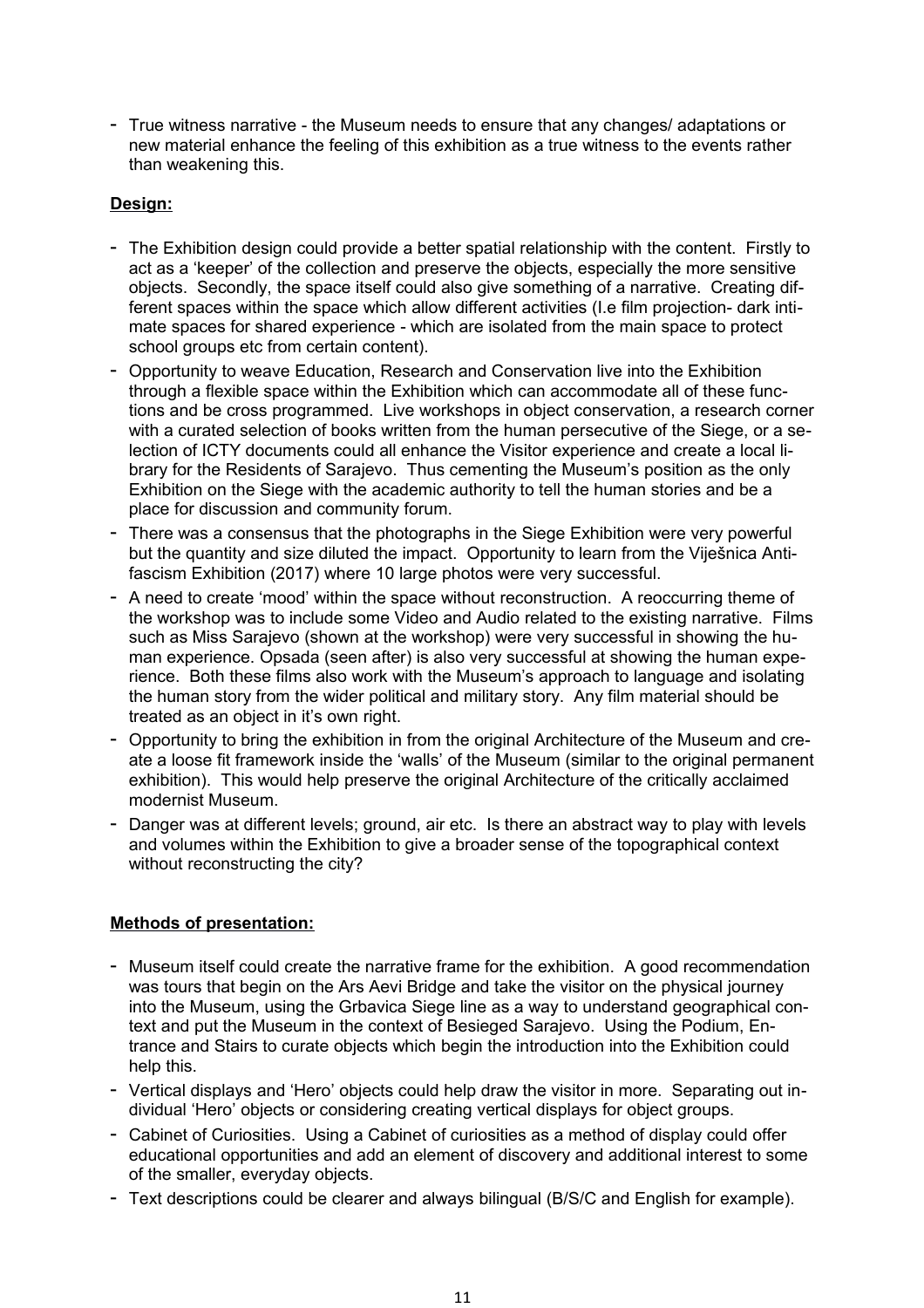- A clearer graphic identity to the Exhibition would help- using titles, and more descriptive text would be a benefit to the new Visitors especially.
- Written stories would be helpful- you miss a lot of local and personal details without a guided tour.

#### **Accompanying activities:**

- Create a 'Loan map' showing where in the world the Exhibition objects are currently on loan. This could help give Sarajevans a sense of pride at the importance of their objects and stories. It would also help communicate the Museum's position as an internationally important Museum to foreign and local visitors.
- Consider all spaces and commercial strategy. Create a business plan and branding strategy alongside the Exhibition work to ensure the Museum is utilising all spaces to the maximum.
- Sell more Siege material in souvenir shop- books, videos, maps etc. Only those which align with the Museum's voice and narrative.
- Develop a stronger presence in the City. This can be done through Sarajevo Siege Tours, stronger presence of advertising for the Exhibition and also a Mobile Museum. This could travel across the City to all the suburbs, schools etc, to discuss individual objects, conservation, stories etc.
- Create a Sarajevo Siege tour map. Which connects objects shown to the City. Also give guided tours. The map should be digital and paper.
- Signposting in public space? Can/ should the Museum add a public realm strategy which leads Visitors to the Museum with key information and plaques around the City they can follow. (Links to Map and App ideas).
- Create an entrance directly from Wilsonova. Create better relationships between the Exhibition and the object storage and conservation spaces and Atrium. Objects/ advertising in the Atrium?
- Create better relationship to the Main Road and Tram connections.
- Create a Museum Network. Friends, Scientific Advisors, Researchers, International advocates etc. Include this into the Business case as a way to get donations and try and cement the culture around the Museum into formal relationships. (i.e. 50KM/ 80KM for a one year 'Friend' Membership. You get free entry for the year, monthly newsletter, a special Membership 'friend' card, badges and a tote bag etc. Look to International Museum models for ideas.)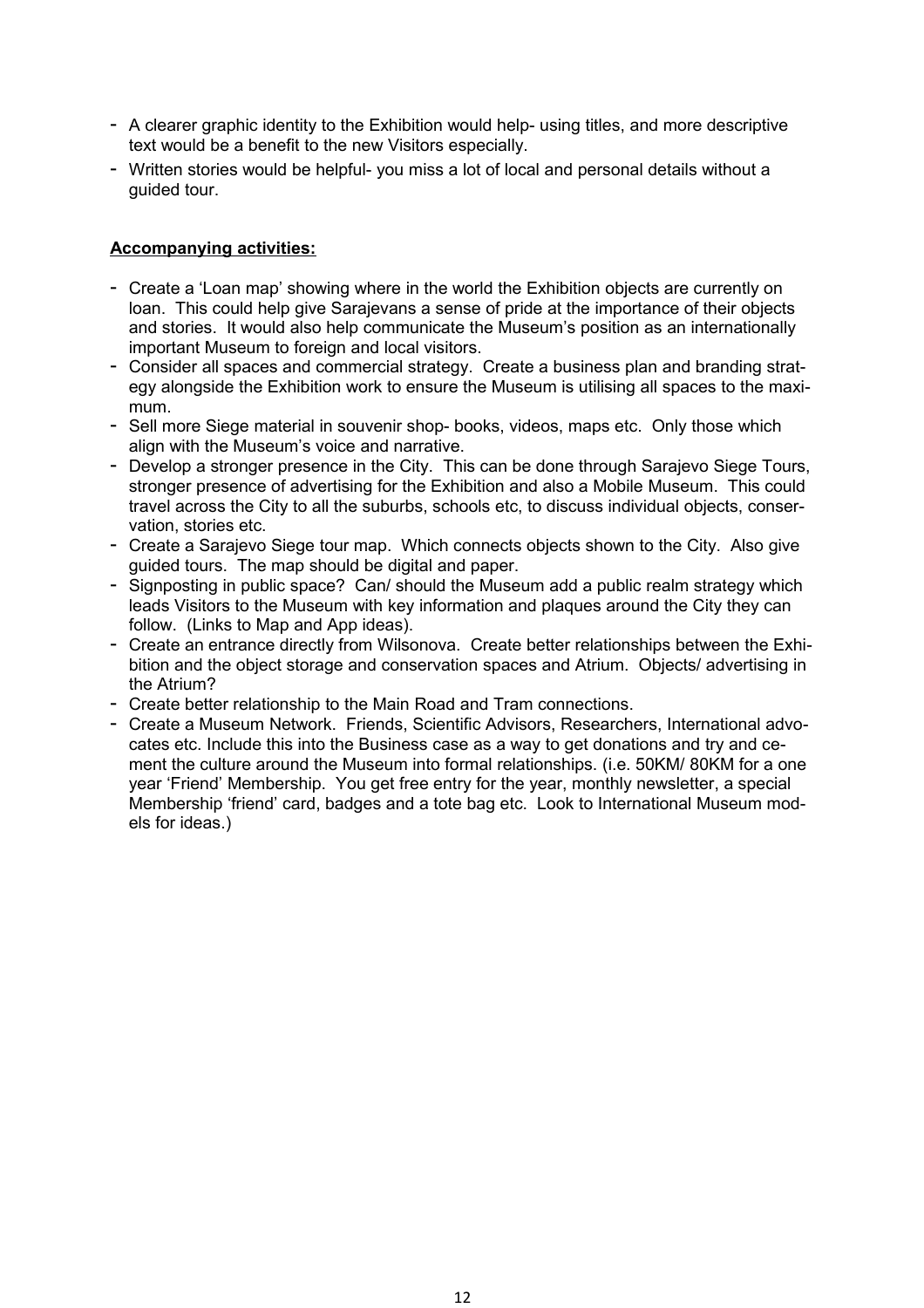# **6. Impressions after the Wokshop 'Wake up Europe - Sarajevo Calling': Ana Antic (University of Exeter)**

This was my first visit to the exhibition 'Besieged Sarajevo' in over five years. I came to it as an informed layperson - as a professional historian of the Balkans and academic researcher but with limited experience of working with museums and museum spaces. I was fascinated and deeply moved by the exhibition: all of my questions, suggestions or objections aside, it struck me as extremely powerful and successful as it is, mainly because of its design as a people's exhibit, something the Museum has worked on in collaboration with Sarajevo citizens, and because of the enormous emotional effects of the objects and photographs. I was particularly drawn to it because I am myself interested in microhistorical studies and histories of everyday life, and this exhibition was, in my opinion, an excellent application of a microhistorical approach. Given this, I'm confident that the reworked exhibit will be a success, as its starting point is incredibly strong and the commitment of the many people involved in this is remarkable.

As I mentioned throughout the workshop's discussions and in the concluding conversation, the exhibition for me tells the story of what happens when extreme violence suddenly (and brutally) intrudes into 'ordinary' people's everyday lives, and this particular approach allows for the remarkable richness of representation. Because the consequences of such an intrusion are always multiple, contradictory and incoherent: it leads to misery and unspeakable suffering, but also to ingenuousness and celebration of life, laughter and humour; it results in superb artistic and cultural production, as well as violence and cruelty inside the city, feelings of betrayal and resentment as well as selflessness and civic solidarity. To an extent, the exhibition is already telling this incredibly complex story (balancing between very poignant representations of death and suffering, and much more life-affirming objects), and I think it can continue in the same direction by furthering and diversifying personal narratives, including a larger array of voices with diverse and sometimes more detailed stories. As we discussed, this might be a way of tackling difficult or controversial subjects without departing from the overall conceptual structure of the exhibition. I'd be more than happy to help with any projects in this regard, and with any research that might need to be carried out (I've worked in some depth with ego documents such as diaries, letters, memoirs, which might be the basis for some of these narratives).

As was also mentioned throughout the workshop, addressing the international aspects of the siege would be very important, but would probably need to be done in a way that doesn't disrupt the existing framework of the exhibit. This can be done through adding another layer of personal narratives - of international actors' experiences in Sarajevo, as well as of Sarajevans' own complicated encounters with foreigners in different capacities. The question for me would be, can we use such personal narratives to tell a broader story of international involvement (or non-involvement) at a particularly important, watershed moment in contemporary European and global history? My own research interests lie precisely in this area, as I explore the links between global/international and personal/local histories (global microhistory, as this is sometimes called), asking how micro-level developments can shed light on much broader (apparently impersonal or institutional) issues; I'd also be willing to help with structuring this aspect of the exhibit in any way I can. When it comes to addressing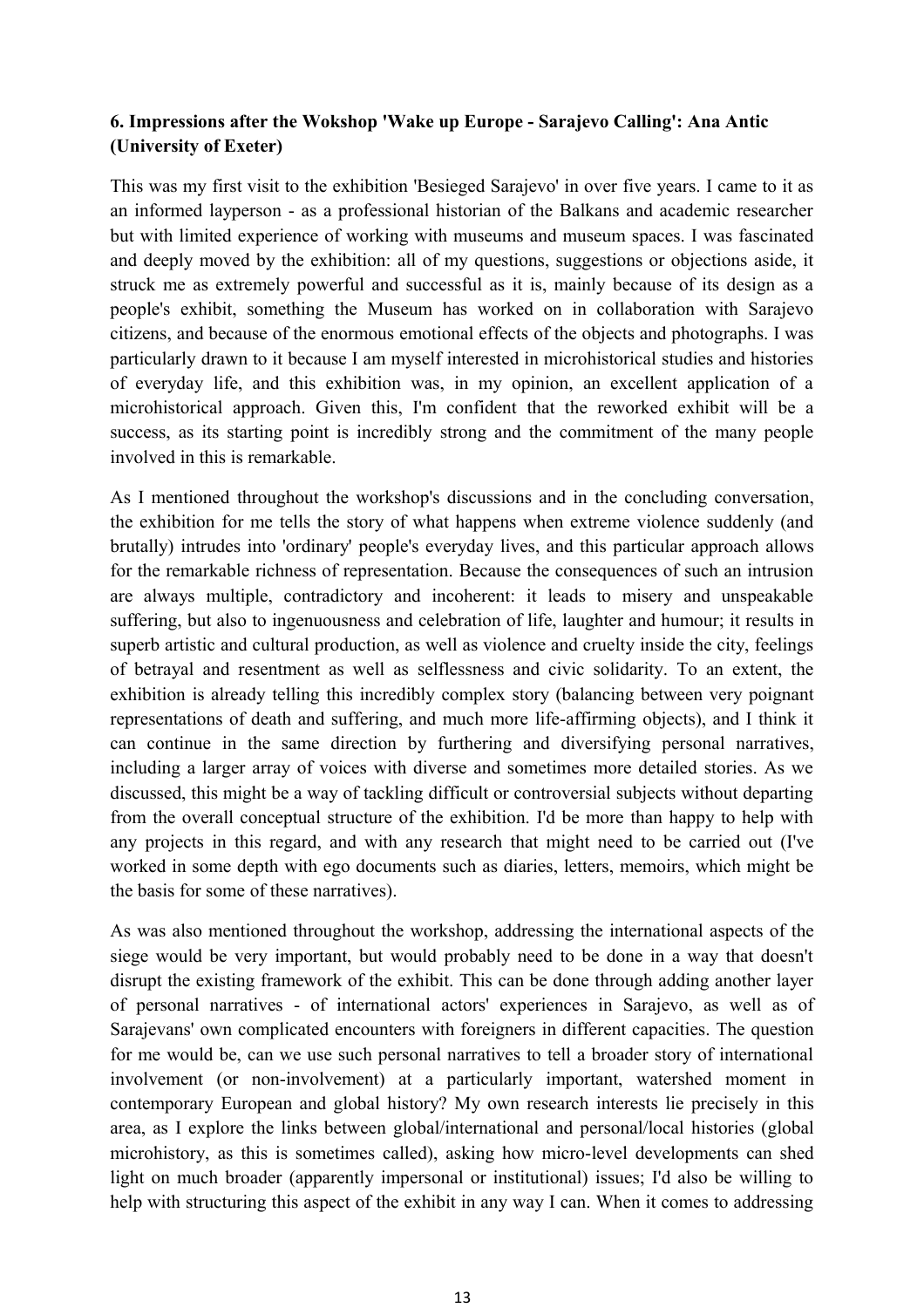international dimensions of the siege, I'd personally be interested in seeing a section on how Sarajevo was talked about and represented during the war - by various international actors (politicians, intellectuals, cultural workers, military staff, reporters) as well as, perhaps, by the perpetrators themselves.

There are a number of questions that remained open and undecided, for instance what the chronological starting point of the exhibit would be (and, equally, when it would end), how much it should talk about pre-war Sarajevo and its character, how much space it should dedicate to the 1990s wars in Bosnia and the rest of Yugoslavia, and how it could relate to the WWII objects of the old Museum of the Revolution. All these, and many others, remain to be discussed as the Museum moves on to rethink its exhibit on the siege, but whatever changes end up being implemented, I'm confident that this team will nurture and build upon the current unique qualities of the exhibit and the Museum as a whole. I have been very honoured to be part of this project.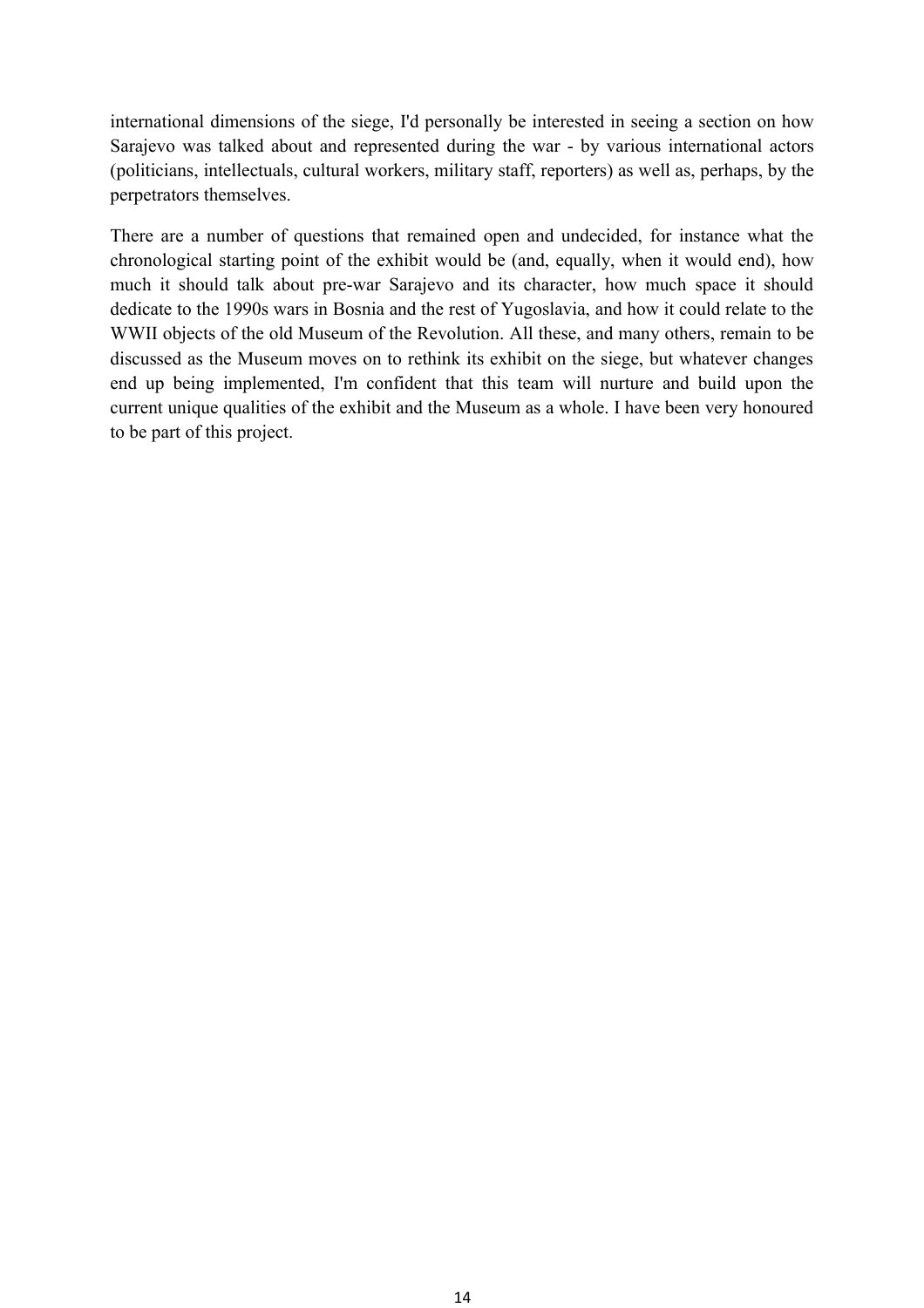#### **7. Contribution to our reflection- Christian Melka**

*Adviser to the Rector of the Regional Academy of Provence Alpes Côte d'Azur and Special Advisor to the President of the Camp des Milles Foundation (Aix-en-Provence-France). Responsible for coordinating actions between two institutions: a) The Camp des Milles Foundation, memorial site of the Second World War, Memorial and museum. b) The Ministry of Education Nation Regional Rectorate of Provence Alpes Côte d'Azur (France)*

I participated with great interest and pleasure in the seminar organized by Memory Lab in Sarajevo and I was able to learn a lot about the setting up of the Exhibition Fund of the History Museum of Sarajevo regarding the siege of the city.

The mobilization of the History Museum team is absolutely impressive and the museum itself is a building of very high architectural quality that deserves the best attention for its maintenance and necessary repairs after the damage created during the war.

The site bears the memory of the siege of Sarajevo and the fund has a very rich artistic and scientific value, and constitutes a possibility to remember, to recognize and to commemorate.

Objects sometimes presented in scenography in reconstructed interiors testify both the living conditions and the necessary adaptation of the victims to the conditions of war and survival for the daily needs: water, food, shelter organization, etc.

The mortal threats to this population appear on photographs.

The whole appears complete, homogeneous and testifies.

It seems to me that supplements would allow visitors, especially from abroad, to better understand the visuals and and exhibited objects.

#### **• Contextualisation**

In order to contextualize the exhibtion it would be in y eyes importnat to develop different texts, in several languages, on the following topics:

- the historical context
- The causes of the conflict
- Maps showing the dynamics of the advance of the belligerents
- A timeline with dates of the photos for each milestone date, an object.

At the same time, this chronological presentation of events in the world should be indicated.

There would therefore be a scenography, concerning the siege itself and a historical, political aspect allowing to understand the evolutions of the conflict and the aggravation of the situation.

In parallel, the international situation should be mentioned.

Contextualization would probably also address the backgrounds and the different levels of the conflict.

The scenography should consider enlargements of photos, study of details, and orientationtexts which would help to read/explore an image: to identify protagonists on the picture, tell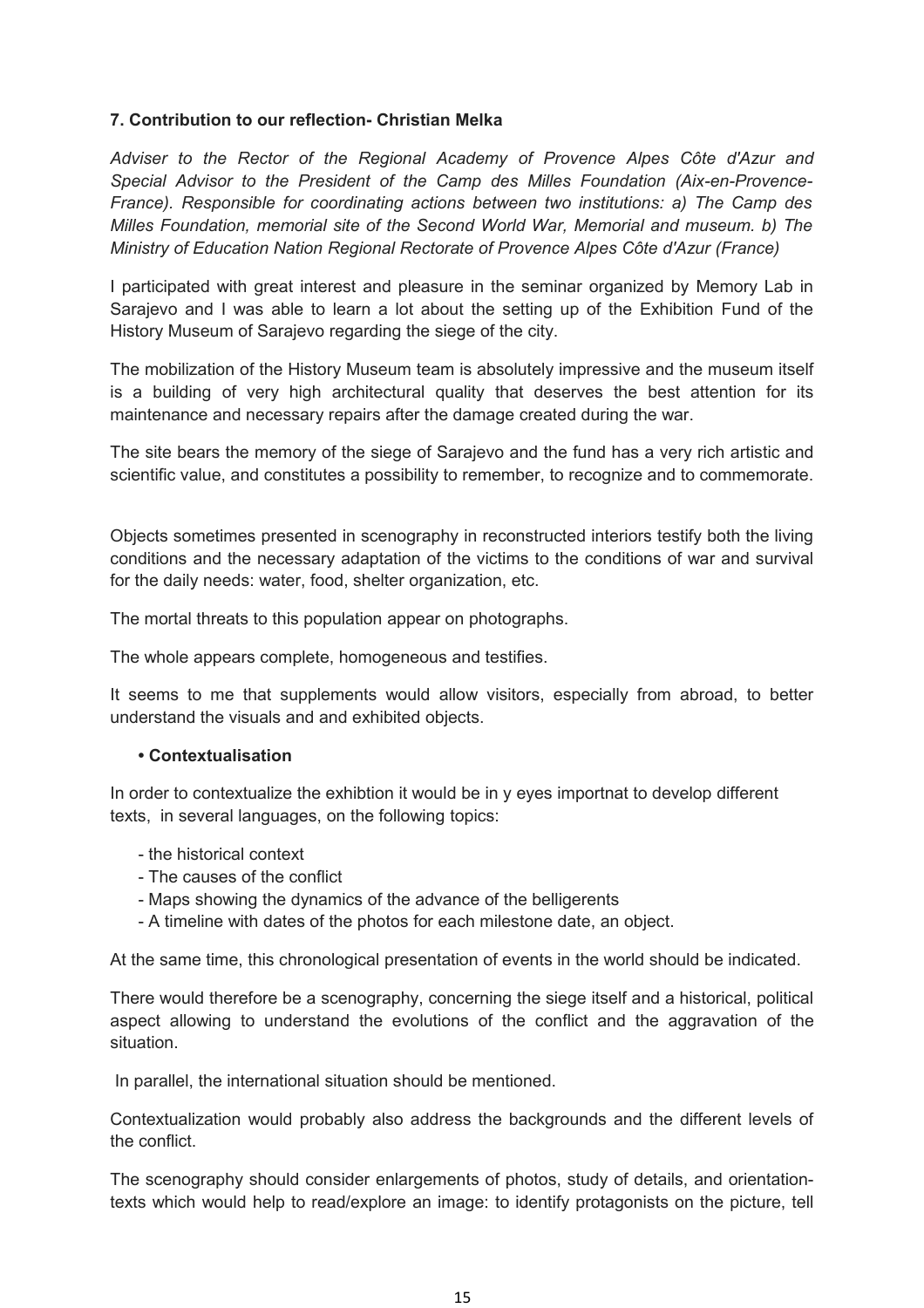more about certain details, indicate what is known about certain protagonists appearing on photos.

#### **• Traffic, movements, itineraries**

It would be better to structure the presentations of documents and objects by theme: daily life, food, information, travel, cultural life during the siege, the means to "escape". In dealing with the traffic within the besieged city one can also approach the plan of displacement and the flow of the visitors.

It is possible to envisage itineraries inside the museum and outside with markers, informing but also offering a promotion outside the walls of the museum, in the town.

Stands carrying scannable codes identifiable with a mobile phone would allow access to texts, images, additional commentary and help visitors to move on these itineraries outside the museums.

Thematic itineraries would allow, with a single mobile phone, not to mobilize museum staff.

On itineraries in town could appear posters representing photographs or documents of the museum, in order to inform passers-by.

The scenography should be able to combine the "inside and outside", as I indicated during our meetings: it is a strong theme that should be declined by taking advantage also of the exceptional architecture of the museum and its views outwards.

The question of the **"positions"** of the belligerents, of the itineraries of the besieged, in order to defend themselves, to protect themselves, to nourish themselves, to get water, to meet others – all this could be treated by maps, designed itineraries, didactical texts, so that the visitors – in groups or individually - could better understand the redevelopment of the space under the siege and the circulations within it.

#### **• Testimonials, recordings, Interviews**

What disappears most quickly and what is most fragile in the face of time and oblivion is the testimony of "witnesses". A systematic collection, interviews, videos, people who have experienced these events and who are able to bring information about the siege of Sarajevo, the state of mind, the events, and also recommendations so that it does not recommence. It is necessary to constitute a living Memory of these testimonies, on films in the form of small portraits, of interviews, whch are made visible to the visitors.

The museum team should put an intense effort to record the memories of yesterday and today, and highlight the discrepancy between the narrative and description of places and events and those who live today in Sarajevo.

The Museum also offers variations (for exmaple the current exhibition on the destruction inflicted on cultural and architectural works - crime against culture) of excellent informative and scenographic quality.

Temporary exhibitions could address issues related to the Memory Lab network and partners.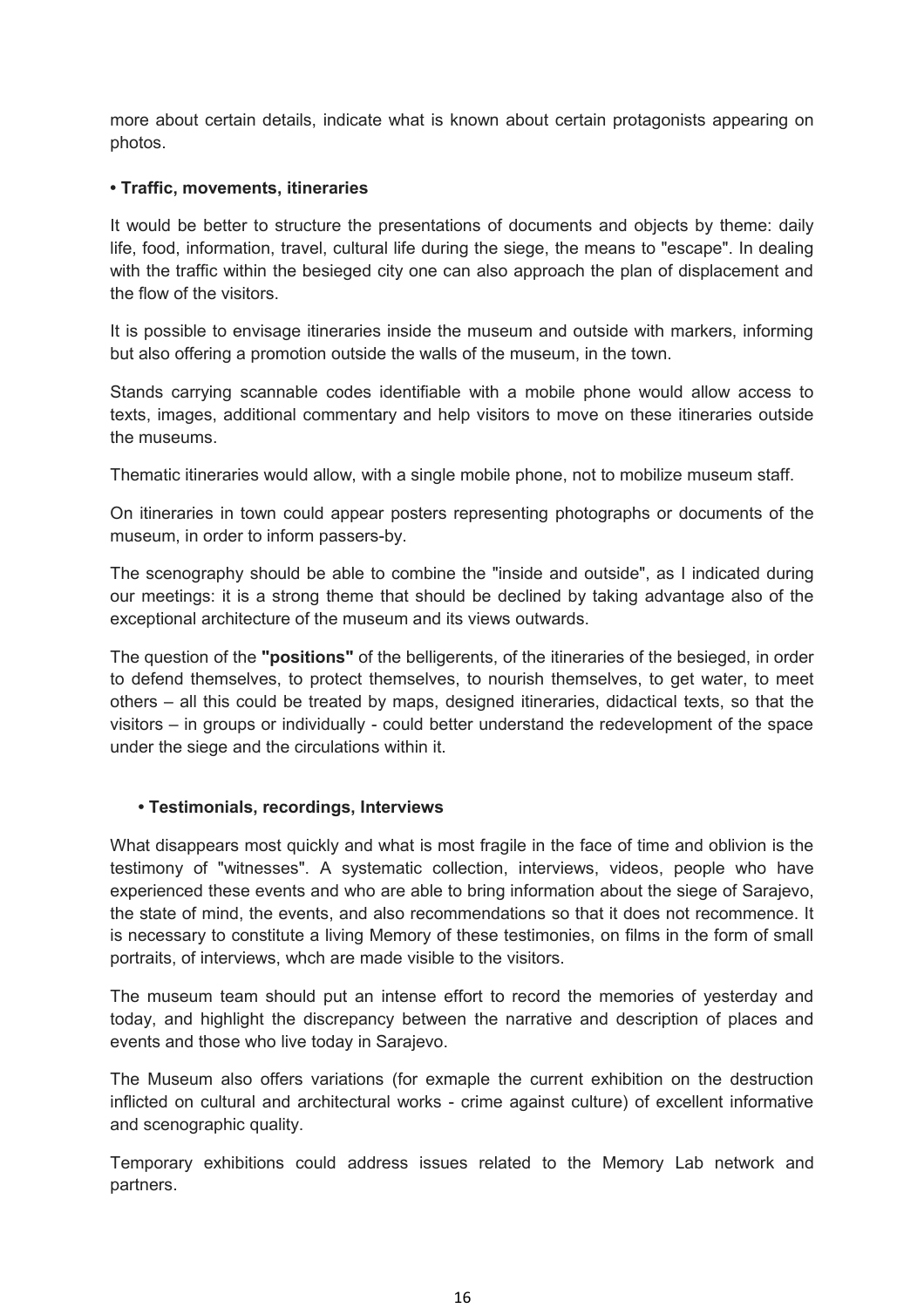#### **• Legitimacy.**

I have several times addressed the issue of recognition of the legitimacy of the History Museum.

The question does not arise on the substance, but in relation to political, scientific, and public institutions. For example, the world of education, schools should be more intensively associated with the Museum's work though visits.

In the sense of a recognition of museographic, scientific and social legitimacy, the History Museum could develop social activities: encounters with persons who lived though the siege, work of resilience with psychologists, psychiatrists, philosophers, politicians, etc.

Several strategies are possible; the first would consist of appearing regularly within the Memory Lab network and ensuring the mobilization of the media.

It is necessary to involve academic leaders, and to promote the work of the Museum at network meetings, and to increase the interactions with the political, scientific, academic and media authorities.

Each of the Museum's actions should result in the presentation of "certificates, diplomas" enhancing visitors, the participant in an event produced by the museum. The best way to be recognized is to give others the means to recognize them.

A seminar like the one held in Sarajevo is a scientific, research and engineering challenge; Memory Lab and the History Museum could produce a press release and promotion of a document attesting to and recognizing the work of this seminar? It carries outside the "walls" the reputation of the institution.

Workshops and training sessions organized at the History Museum must produce such documents that the beneficiary wants to display in his office.

A communication campaign could allow the Sarajevo airport to spot the existence of the History Museum.

The participation of the History Museum in a European project or Memory Lab allows the development of these dynamics.

My modest assessment can only conclude by thanking the organizing team very warmly for both the scientific work and the organization of the seminar days.

Everyone on the team was absolutely great.

The foundation of the Camp des Milles in France was very pleased to participate in this program and thanked Memory Lab very much for allowing all these exchanges, reflection and sharing of high quality.

Thank you.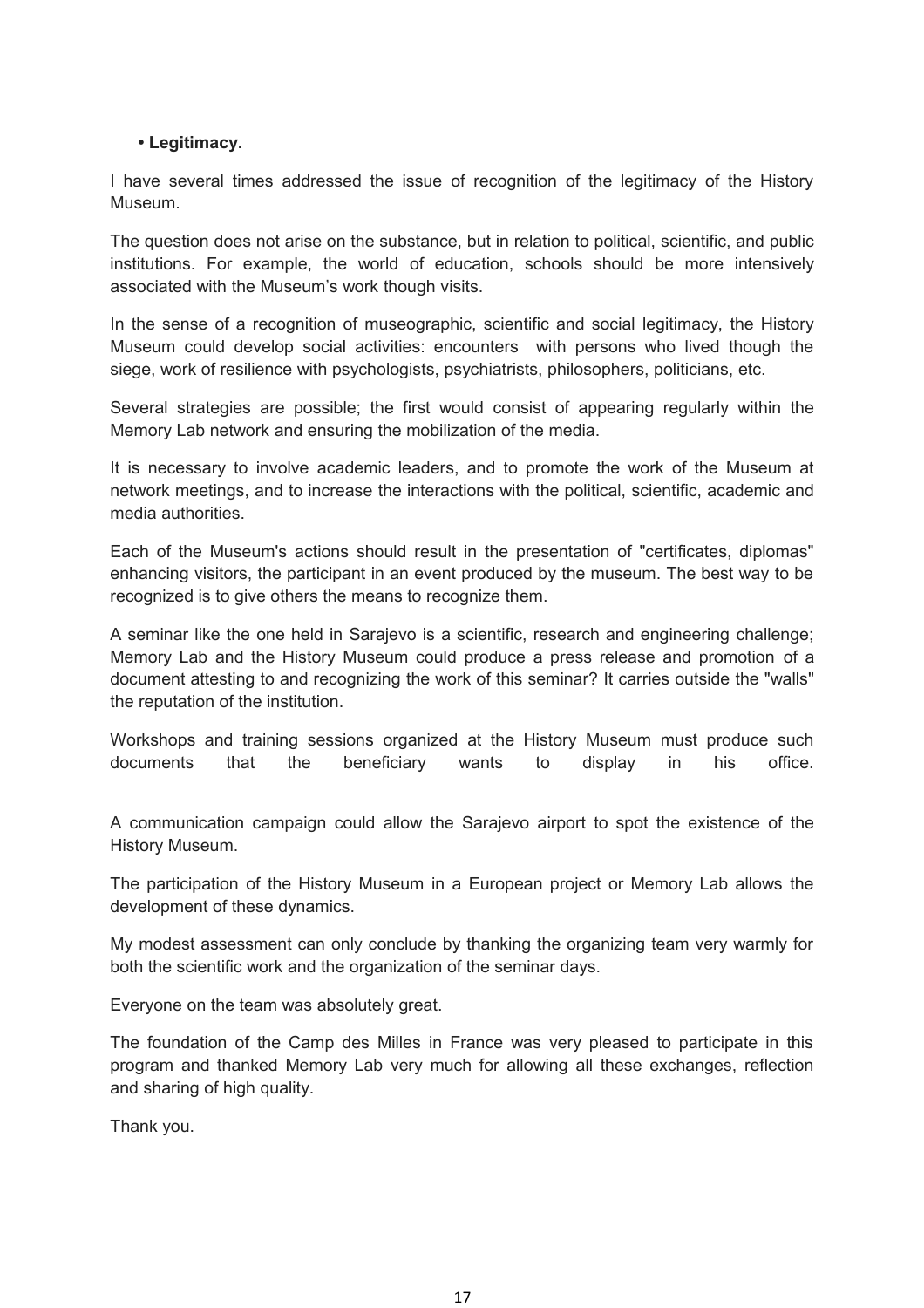# **8. Quick reflection on the Besieged Sarajevo workshop- Gruia Badescu (University of Rijeka)**

There are many days in the life of an academic when you are wondering how all these thoughts, critiques and arguments will be useful for some other people than the 5 who'll read your next paper. When you think how can you actually be taking part in a meaningful conversation, away from dissecting academic trends. And then there is a day like the "Besieged Sarajevo" workshop —sadly just a day for me, as I had to miss the first part — in which the discussions with a group of engaging people around a meaningful, important topic just gives you energy, excitement and inspiration to keep you going. I found the workshop important and timely for the museum, and an extraordinary occasion for me to discuss through lived, practiced memory work with a fantastic group of people. Thank you to the organizers for such a great event!

While I missed the first day, dedicated to the actual siege exhibit and additional sites of memory in Sarajevo, I am no stranger to the city, where I spent many months from 2009 to 2015 and conducted research first for my masters and then for my PhD dissertation on the connections between architectural reconstruction in cities and the process of dealing with the past. I remember that in my first trip to Sarajevo, it was this particular visit that had a deep impact on me, not only through the story represented, but also the careful way it was said and the message of resilience. As years passed and I learnt a lot about spaces and memory politics in Sarajevo, the museum exhibit did feel like an outlier in the often accusatory tones of plaques that made much of the city's memoryscape. I took all my visitors there and students from various countries, like at the LSE city design workshop, when we had a fantastic guided tour, which involved not only the exhibit per se, but also the challenges that the museum has had. Students left very impressed. I remember how a few started a campaign back in London to fundraise for the museum- I don't know the follow-up, but this was one visit they remembered.

As the discussions take place to rethink the role and the future pf the siege exhibit, I would like to revisit and reiterate five points I made during the workshop as part of the discussion. The first one relates to the identity of the museum and how it is perceived amidst the locals and represented in materials. I was talking at the workshop how my local host asked me the morning of my arrival to what museum am I going. When I mentioned the name, she exclaimed, "ah, the war museum". Is the museum of history of BiH reducible to the war museum? How can the museum weave other threads of history of BiH? Also, should it aim to depart from what is now a Sarajevo-focused approach? Or should the museum actually become a city history museum? Beyond these general questions, to which I return below, there is also the issue of how the identity of the museum and the siege exhibit in particular is represented just outside, visible by passers by and tram passengers. At the moment, it mentions the siege- but could the passer by then assume this was an exhibit of military operations of the siege? Consequently, I suggested that the main take on the siege- everyday life and resistance should be perhaps included in the title and the advertisement- "Exhibition: Everyday Life during the Siege of Sarajevo".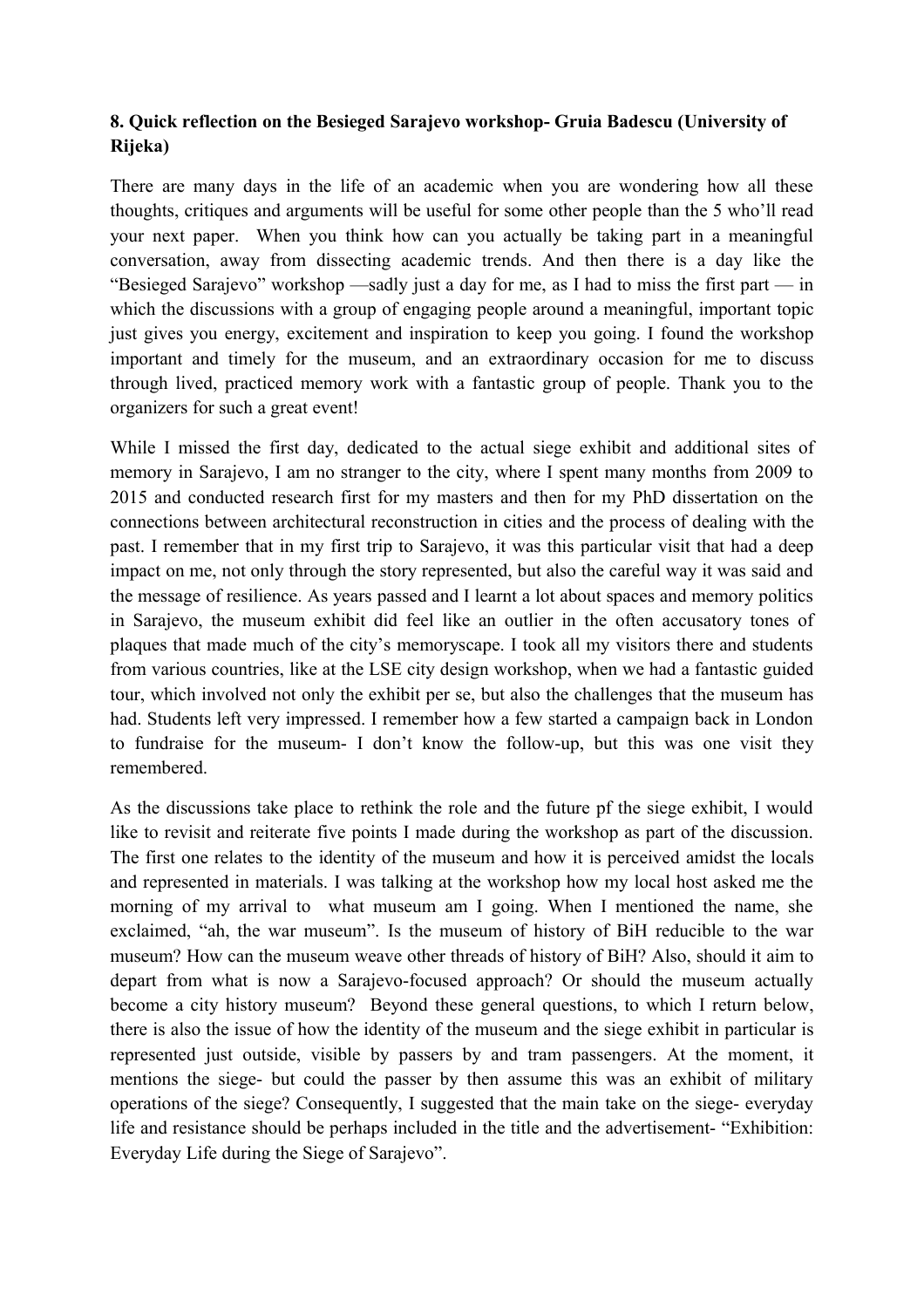This everyday life angle brings me to the second point: the narrative and role of the siege exhibit per se. I wholeheartedly agree with the museum director with regards to the need to preserve the current narrative in a country where the account of the siege focused on survival and solidarity has been superseded by one of ethnicized accounts on tension. In Sarajevo's urban space, there are abundant plaques and memorials describing culprits by ethnicity; political actors often use the repertoire of a divided memory politics; the museum thus currently presents a distinctive point of view. More, it is this point of view that actually could be seen as representative of much of the way in which the siege was seen by local media and many locals during the war. Sure, if we are to look at the changing dynamics of this narrative —what Ivana Macek does in her superb book on the anthropology of the siege, when she sees how people change their attitudes towards neighbors, and "groups", and "others" as the war progresses— then this common life and resistance and solidarity narrative has its challengesbut I do think that it is important to have this narrative of common life and resistance present in the museum. Changing the exhibit to talk about perpetrators would homogenize memory sites in Sarajevo,. The museum as a place of resistance, especially as housed in the former Museum of the Revolution, can be transgressive; and I think, should be transgressive.

This can also connect to the first point- perhaps another space for the [permanent] exhibition, preceding the siege , would be about common life in BiH, introducing the representation of the Sarajevski Duh for instance. Different perspectives could be presented- BiH as haven of diversity vs. one of antagonism; urban cosmopolitanism vs rural monocultural. By having this multiplicity, the visitor, local or foreign, can get a sense of the fact that living together and mixity has been also on the radar, not only the tales of division that emerge though a conflictridden lens. Showing tensions and contradictions eliminates the risk of overromanticizing, introduces the narrative that dominates the siege exhibit, contextualizes it better, without the need to insert these tensions also on the siege exhibit and thus alter its meaning as a narrative of resistance (to memory narratives of the present) about resistance (in the siege).

Third, related to the discussion on how it connects to the city, I also think that the museum can engage with urban space in terms of linking with other sites of memory. I talked during the workshop about the example of Turin's Museo Diffuso, in which various sites are connected through a walking tour, little plaques help orient the visitor, the city is realty a stage of memory. During the workshop, there was a lot of discussion on guided tours- I think this is fine and guides could be employed in particular situations, like when having preregistered groups, but the idea of memory walks needs not be just connected to human guides, and therefore to costs. {particularly for the many individual tourists who visit the city, a printed explanatory map of a tour available at the museum- and in many places they frequent, such as bars, cafes, cinemas- they can be printed in bulk and last for a while, minimizing the costs of the museum for managing a guided urban memory walk.

This connects to a fourth, small, point, about advertising. How to advertise in a city where public tourist services are weak, and the adverts are mostly private through various agencies, hostels running tours etc? I was giving the example of Bucharest, where there is an abysmal level of public infrastructure for tourist information, but materials are places in popular bars,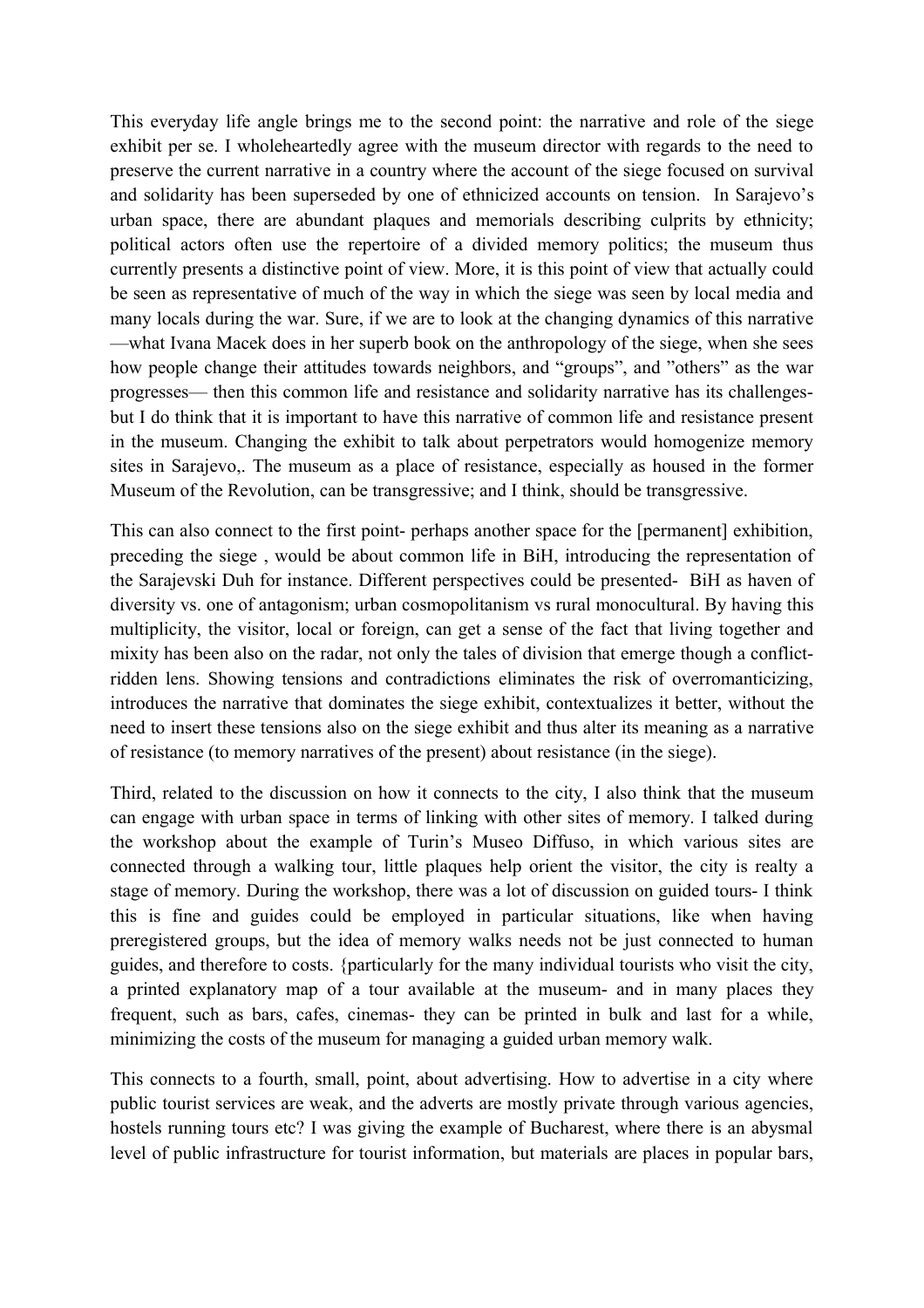theatres etc. This can be done with very little cost, or even for free, if there are agreements with places – from Kriterion to Franz&Sophie etc.

Finally, the point about participation, a key one. Participation and opening up the museum for further dialogues with the community is salutary. Co-production of a new exhibit, however, in the context of memory politics in Sarajevo, is problematic for a number of reasons. First, the challenge of including voices in such a fragmented and diverse context; what kind of voices could be chosen for this co-production? Considering the very diverse sets of voices- people who lived in the siege of various backgrounds, people who arrived as IDPs or returning refugees- how can we get a democratic, inclusive landscape of voices? Second, understanding of the war and siege have mutated in the last decades in a context of politicized memory and many people's conceptualization fo the siege is now different from what they might have thought in the 1990s- the museum is transparent about presented the narrative of the siege also from the perception of how it was seen by people and media in the 1990s. Consequently, I think that participation is beneficial, while the museum can reserve the "agenda" to be a place of resistance to the new narratives, and put forward a historically sound and grounded narrative- one that represents voices of the 1990s, revisiting them as well. An exhibit on history should not be rewritten by a newly ossified, yet mutated memory landscape.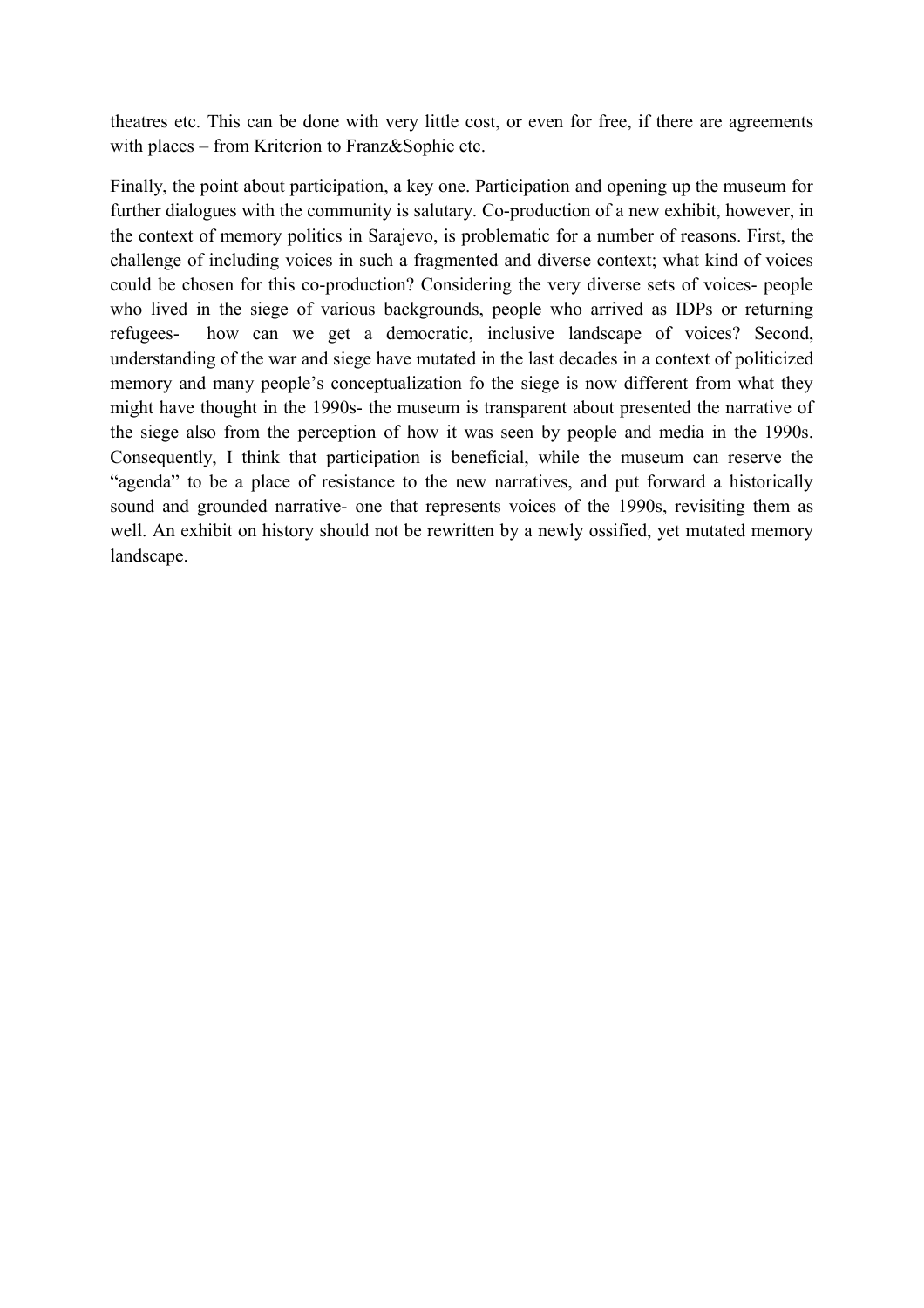# **9. Marie-Edith Agostini (Mémorial de la Shoah, Paris)**

In introduction I would like to say how this first trip to Sarajevo was a strong and engaging experience. The city, its inhabitants ... The kindness of the people, the apparent calm and the dull boiling that one feels. The beauty of the river that runs through the city, the green mountains that can be seen at the end of each alley, the Ottoman district of course, the music.

The strong presence of the siege in the city, numerous memory spaces, lots of places linked to the topic of the siege.

This is the right moment to value the team's considerable and consistent efforts. To Insert the present exhibition in a broader exhibition, with the evocation and development of topics such as the international perspective, the question national and international justice.

The city as a memory space very marked by the war, the difficulty of rebuilding, the abandonment by the international community?

And then the museum where we are so welcome!

By re-reading the title of the workshop: "Connecting Local History and International Perspectives", I think of the need to widen the visibility and anchor the legitimacy of the project.

To do this 2 points seem important to me:

1) To make the museum the place of archival reference concerning the siege, continue the work of acquisition as a priority. Collect all types of documents: objects, newspapers, letters, photos, sound documents, films, video testimonies, Sarajevan itv, etc. At most try to scann the referenced documents in order to be able to offer online visibility and to facilitate access of the fund to researchers abroad, etc. Make a co-production with Proba Production, which holds important itv so that these can also be visible at the Museum? Constitute a photographic and audio-visual fund even if these elements are not used at the moment. They can be lent and each time it is an opportunity to enhance the museum and talk about the collection. Work on the digitization, classification, legends, etc., so that it can be visible outside. Ask Trio and any other active group during the siege to donate or deposit their archive, their collection to the Museum (highlighting the issue of transmission and preservation).

2) Develop partnerships, bridges with other institutions and retain the public: possibilities to become a member or a friend of the museum – stimulate active participation that can be financial donation or time to help the team. Target the universities of Bosnia and Herzegovina and internationally. Develop the internship system, train guides for visits. Gather the friends of the museum, the active members... See what to give them in exchange: annual pass, invitation to the vernissages, sending of the documents of communication, newsletters. Participation in debates? Organization of discussion groups, collection of images, get together to try to identify photos .. Establish a scientific committee,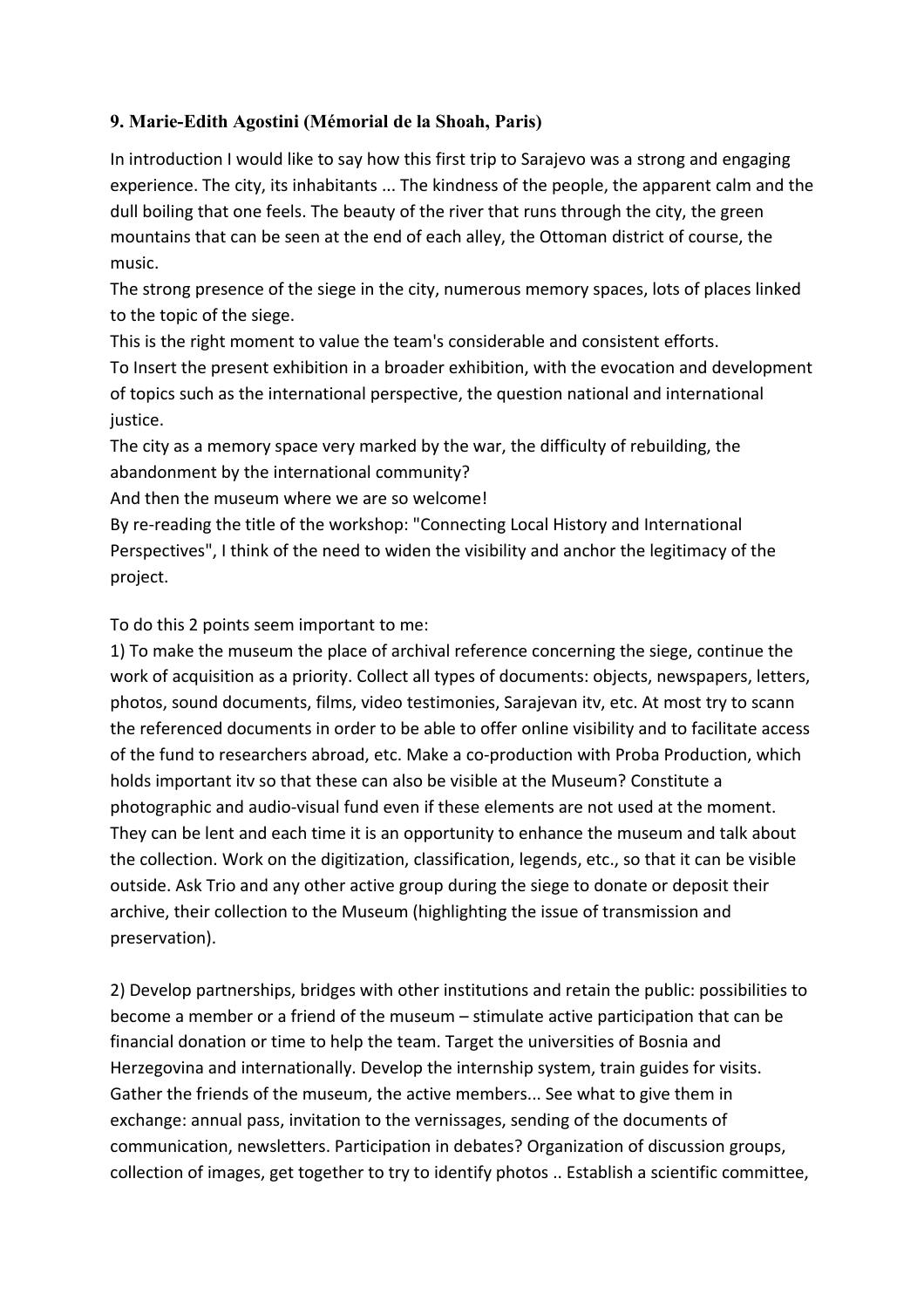which will decide the content of the exhibition, its changes and possible additions, choice of temporary exhibitions ...

### **The ideas I retain from others:**

1) About the exhibition:

Keep the spontaneous and organic atmosphere that makes its specificity. An exhibition on everyday life in a city in a state of emergency: Sarajevo. This aspect also makes it possible to make a link with a universal aspect. How do people survive in times of war - creativity in survival.

This experience can be easily linked to a broader and universal experience.

Extend the space of the exhibition with a walk outside the walls, around the memorial places. Creating a map and an app. The Shoah Memorial in Paris offers as part of its educational visits (with older students from high schools) "memory visits" which combine the visit of the Memorial and visits of places of the Paris region related to history and memory of the Shoah.

We all agree that the goal of the exhibtion is greatly achieved. Congratulations! I was very impressed by how you succeed to make "feel" the siege, and the visit was overwhelming without being "sentimental".

Concerning the languages, you should pay more attention to captions, with systematic translation of information to accommodate a more diverse audience.

There should be a stronger hierarchy of information, an the itinerary though the exhibition more structured .

Develop the part about resistance through culture, which is a phenomenon deeply rooted in the history of Sarajevo - love of art.

Show more posters - slogans have a strong and immediate impact, as show the graphic productions of the Trio group or others.

Some very accessible mediums could be used like comics for example. Erwin Rustemagic, who runs the graphic agency Strip Art Features in Sarajevo, is blocked with his family in the besieged city, and sends hundreds or even thousands of faxes to keep his friends informed of the situation in Sarajevo. Joe Kubert draw the album "Fax from Sarajevo".

Joe Sacco's The Fixer, excellent (!) Can be a good medium for dealing with wider and more difficult topics - Kazani for example.

If necessary, I can put you in contact with these authors.

Showcase individual journeys either through testimonies or stories. This can be done by presenting for example one object / photo (s) / one story.

# 2) The presentation:

The Museum furniture can be made from recycled materials: paper, cardboard, wood .. a stack of books can become a totem to enhance an object, bundles of belted clothing can become a bench. The idea of recovery lends itself to the subject in addition to being a citizen act ⊗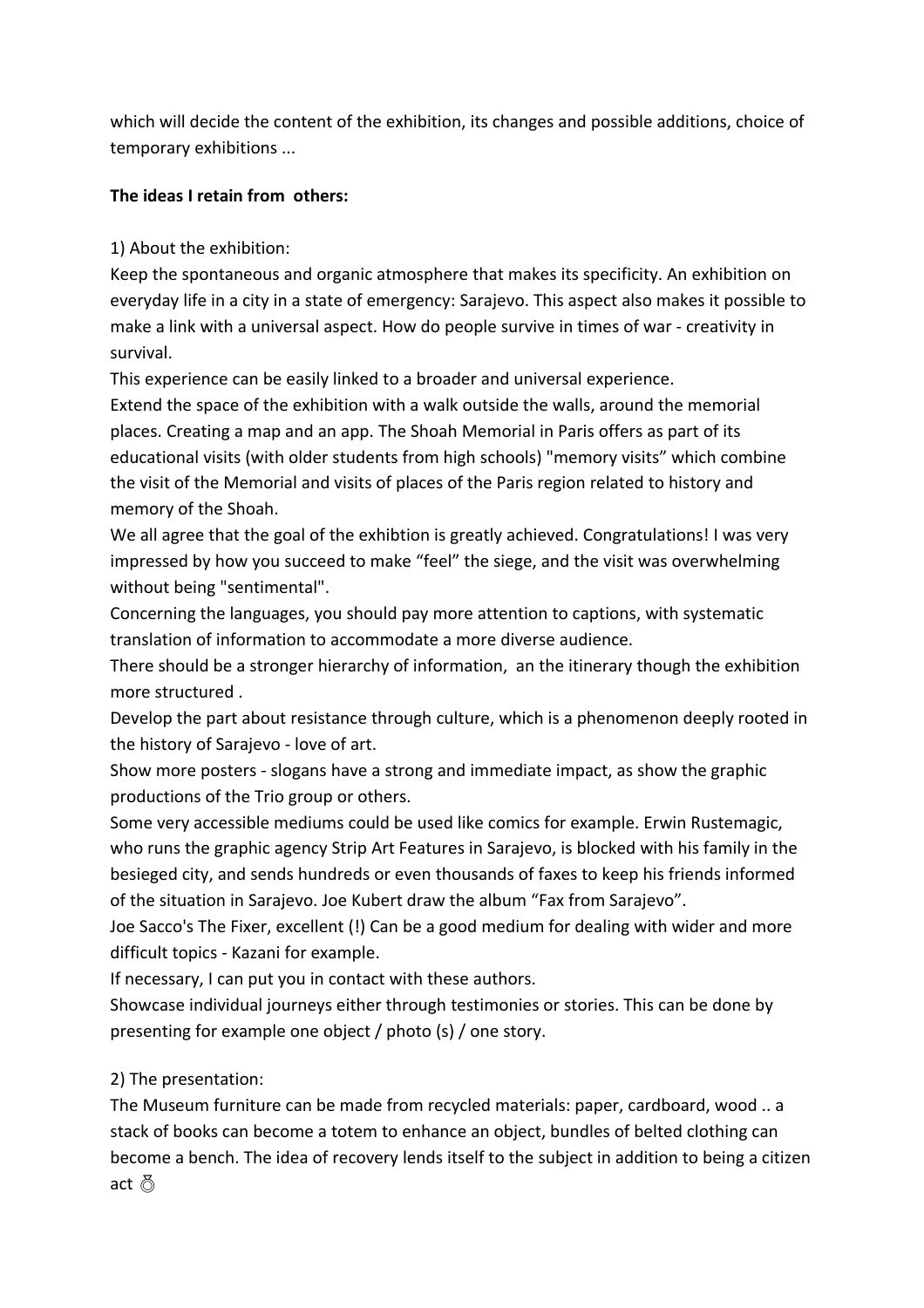I mention a young Parisian company, "La Réserve des Arts", which recovers the exhibition furniture in the Parisian museums (they are in contract with the most important cultural places in Paris), in order to recover / inventory / resell at low prices materials that are usually thrown away by museums because it is too expensive to store them. I established 3 years ago a partnership with them.

Why not get in touch with them  $-$  I'd be happy to make the connection  $-$  so that they start a solidarity action and recover from them museum items.

Prioritize the images, with large formats, which can also be breaks in the general structure of the presentation.

I proposed to the Shoah Memorial to give exhibition furniture, and it would be feasible! See if it is possible, what would be costs for transportation, etc.

3) On the idea of participatory museum.

I find the idea very beautiful but experience has shown that this is a huge energy deployment for a result which is not always up to the task.

The idea of a questionnaire is easy to manage (not very engaging for people who answer questions) and it can be interesting.

I mention the show "Memories of Sarajevo" presented at the Avignon Festival! Unfortunately I will not be there this year.

<http://www.festival-avignon.com/fr/spectacles/2017/memories-of-sarajevo>

One last point: "History Museum Bosnia and Herzegovina" is a name that refers to the history of the construction of Bosnia and Herzegovina and whose roots derive from Otoman colonization, the first and second world wars, etc. It seems to me that the mediation in the exhibition around the history of the creation of this country should be an objective of the museum and that this will allow the visitors to understand in particular the Siege of Sarajevo. Maps and time-lines are useful didactical supports for that!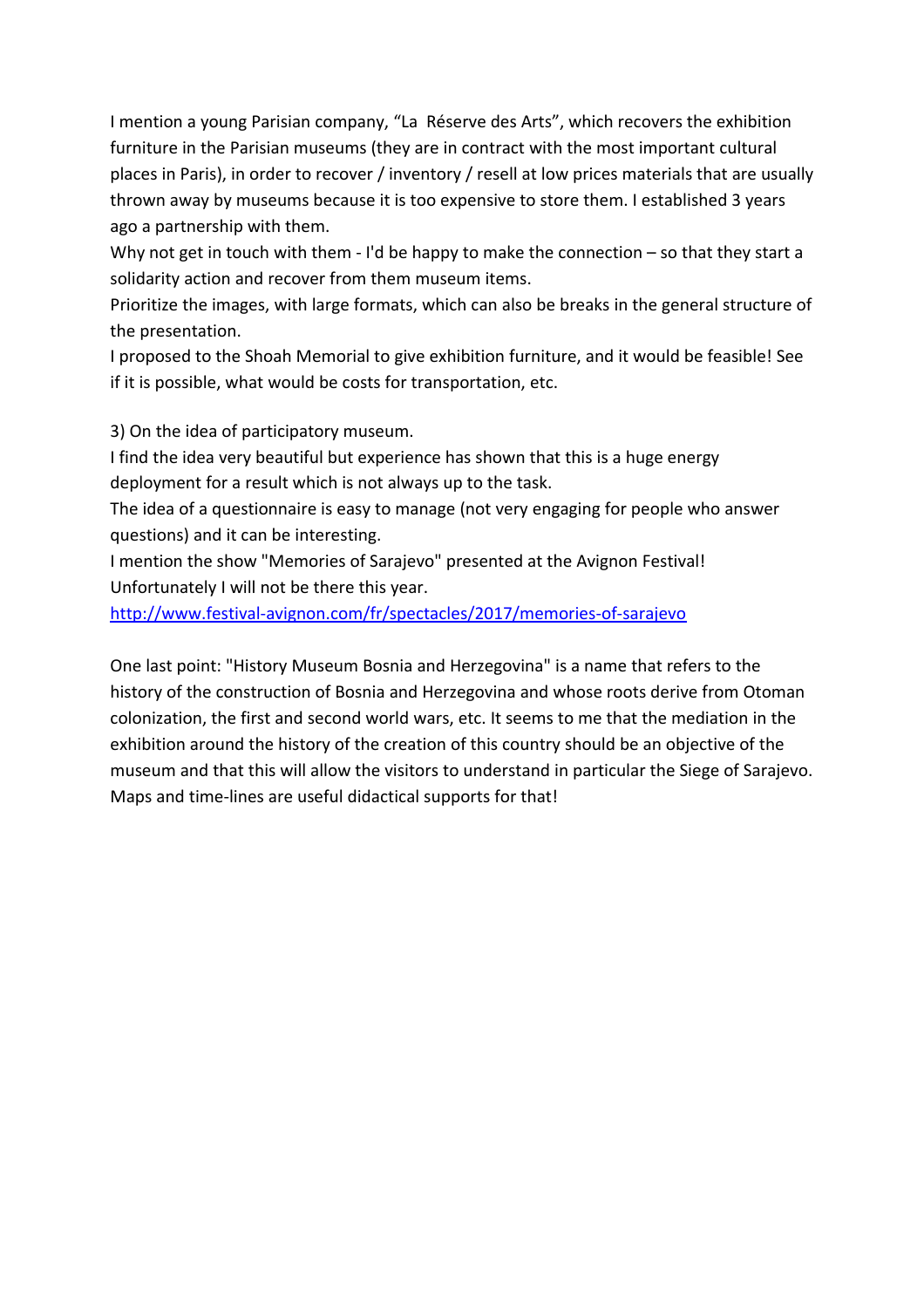# **10. Follow-up on the seminar "Wake up, Europe - Sarajevo is calling" : Marti Grau Segu (House of European Histiory, Brussels), July 2017**

I am pleased to have counted myself among the professionals who were invited to Sarajevo to participate in the seminar "Wake up, Europe - Sarajevo is calling", with an eye to providing input to the History Museum of Bosnia Hercegovina for its future revamping. I wish to thank the organizers for the possibility of contributing with my ideas, in relation to my work at the House of European History in Brussels, and for what I think was a formative experience for all participants.

The first thing all participants acknowledged was the powerful nature of all the exhibits already on display. From collection and narrative potential point of view, strength is already there. Not mentioning any affiliation of crime perpetrators -most participants agreed- is an important asset for the permanent exhibition this is not dereliction of historic accuracy, it is about not opening more questions than those the museum would be able to deal with, given the complexity of an armed conflict like the one that engulfed the capital of Bosnia and Hercegovina.

The main challenge ahead lies on how to redesign the museum space to make its visit more impactful. In connection with this, it will be crucial for the museum in the near future to answer to the question of whether the existing permanent exhibition centred on survival during the siege of the city in 1992-1995 will continue to be the exclusive focus, or if this will constitute the core from which the museum exhibits will expand to other periods and topics. During the discussions, I advocated for the second possibility because it would allow the museum to claim a centrality in the country's museum landscape that is fully consistent with the museum's name.

On a more practical level, it would be good that the future exhibition(s) incorporate(s) some elements or indications giving to the visitors some sense of time and space. That would give the visitors a greater ability to visualize the succession of events or phases through which conflict and violence inflicted on the population unfolded. It does not necessarily need to be based on a conventional method relying on dates and places, but it could be built around the idea of changing general moods and constraints. Visualising danger in its many sources and manifestations -snipers, bombs, minefields, executions, rape, food deprivation...- would be instrumental here. During the seminar, I had the opportunity to explain how in the permanent exhibition of the House of European History (HEH) we display a total of 28 objects loaned by the History Museum of Bosnia Hercegovina, and most of them show the dire living conditions of Sarajevo during the siege: this is the central aspect in the HEH permanent exhibition when dealing with war in former Yugoslavia, and at the same time we associate the exhibits with a video (3-4 min) showing the different scenarios of locations of the wars on a dynamic map (zoom effect displaying different clips). On a different note, and going back to the permanent exhibition of the History Museum of Bosnia Herzegovina, it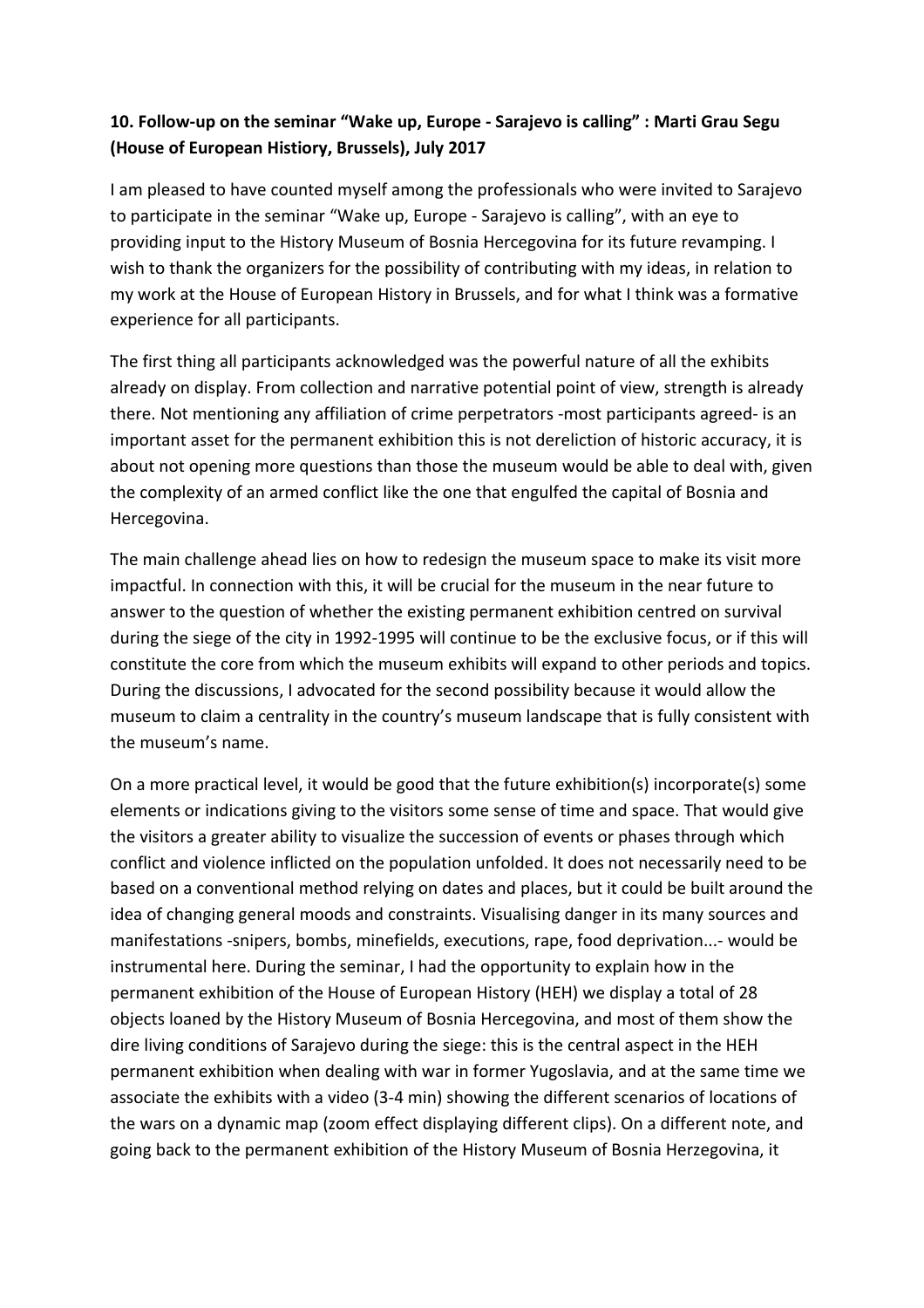would be enlightening also to incorporate external perceptions and action/inaction surrounding the conflict.

Although not located in the old center of Sarajevo, the museum is conveniently situated considering the development all the surrounding area is going through. Street itineraries with linking the city centre and the museum by means of information stations could be proposed to visitors (especially foreign).

Last but not least, I would like to stress that the idea of "living together" is implicitly contained as a given in the main message of the existing permanent exhibition, and I think it should stay like that rather than becoming an explicit motto in the remodelled exhibition. It is important not to give a dialectic advantage to those who would like to find a ground to be against, and using that to state that, no, living together is not possible. The existing exhibits are a testimony, grave but eloquent, of the *resilience* of Sarajevo people living together, and I think the emphasis should stay where it is.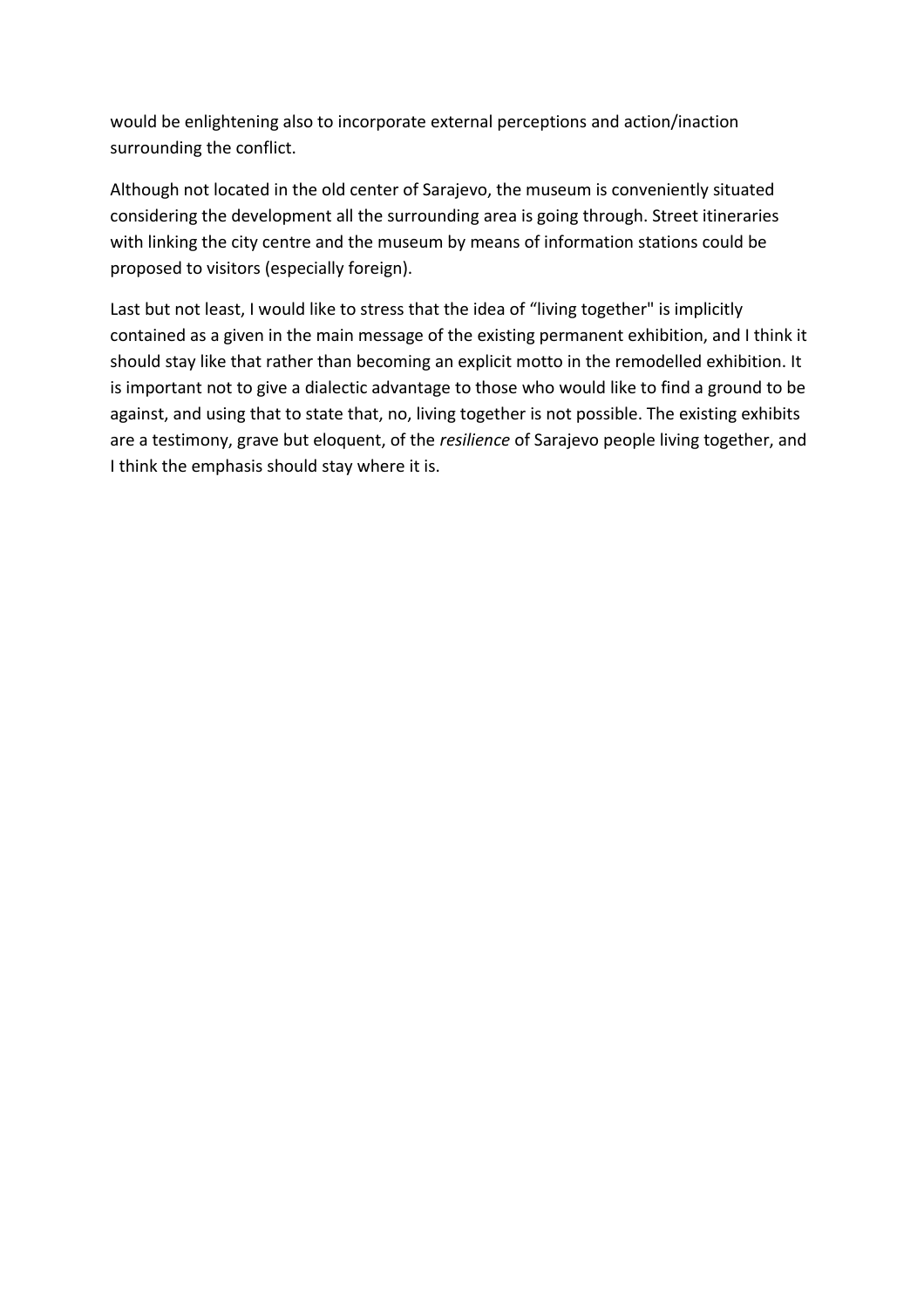#### **11. Siege of Sarajevo Exhibition – workshop notes: Vernes Čaušević, Project V Architecture, Sarajevo**

#### **Summary Overview:**

The project to upgrade and re-design the Siege of Sarajevo exhibition is the catalyst for a wider strategic re-thinking of the Historical Museum's identity, mission and role in the cities process of planning the memorialisation and legacy of The Siege of Sarajevo. Some of the aims of the exhibition are: to make the work of the exhibition and museum more visible and relevant in dealing with memorialisation and the social and cultural issues of Sarajevo's and BiH's transitional post-war society, linking this to the contextual research area of global / universal conflicts, sieges and post-war transitional societies, and to increase its visitor reach and create more sustainable relationships with visitors and users of the exhibition and museum through more strategic and structured programs involving the local disenfranchised public and more organised international group visits. The results from the 'Wake Up Europe: Sarajevo Calling' workshop can become the initial ingredients for a Strategic Development Plan for both the project to upgrade and re-design the Siege of Sarajevo Exhibition and the wider project of reprogramming and reconstructing the Historical Museum. The following documents need to be developed simultaneously to initiate this:

- 1 Strategic Development and Curatorial Plan for the Siege of Sarajevo Exhibition Redesign project (to be owned by the museum team, to include a mission statement for the exhibition itself).
- 2 Design Brief for the Siege of Sarajevo Exhibition Re-design project (to be owned by the museum team and their exhibition designers).
- 3 Strategic Development Plan for the Museum as a whole (includes mission statement, business plan, branding strategy, reconstruction plans for the building etc.).

These documents could be prepared as 'living documents' by a Core Team (Working Group) who will be designated to work on the Siege of Sarajevo exhibition re-design project. Key initial aims, strategies and proposals should be defined in writing by the Working Group, which can be added to and refined over time in response to project development. The documents can be conceived as participatory briefing documents, which should allow space to invite and enable groups of stakeholders and beneficiaries, including the public, to contribute to the documents through public feedback. This participatory process should include Museum Staff, Designers, International Experts Review Board, Local Public, Visitors and other User groups. The Working Group can develop interactive ways for the above mentioned groups to be involved in a democratic decision making process about the future direction and design of The Siege exhibition and museum. Some ideas for how to employ this are: temporary participatory exhibitions discussing the exhibition upgrade, pilot projects and events that provide a platform to test ideas and engage feedback from the various groups, feedback books or interviews for visitors in the foyer, engaging the public in interactive and collaborative research and educational programs around the exhibition design etc. The Design brief can be conceived as a 'Toolkit' for developing curatorial, spatial and design strategies and engaging stakeholders, visitors and the public. The process of upgrading the exhibition should itself be recorded. An exhibition or film about 'making the exhibition' and about the work of the Museum Staff and the Working Group could be a relevant part of the exhibition content itself . Systems can be developed for recording this process.

### **Problem of Identity:**

There is a balance to be made between the museums various identities: the original identity of post WW2 Museum of the Revolution, for which the museum building and its original permanent exhibition were purposefully designed, the current identity imposed by the government to become 'Historical Museum of Bosnia and Herzegovina', current identity developed by Museum staff as a platform for memorialisation projects related to recent wars in BiH, which is rooted in the identity of the Siege of Sarajevo permanent exhibition.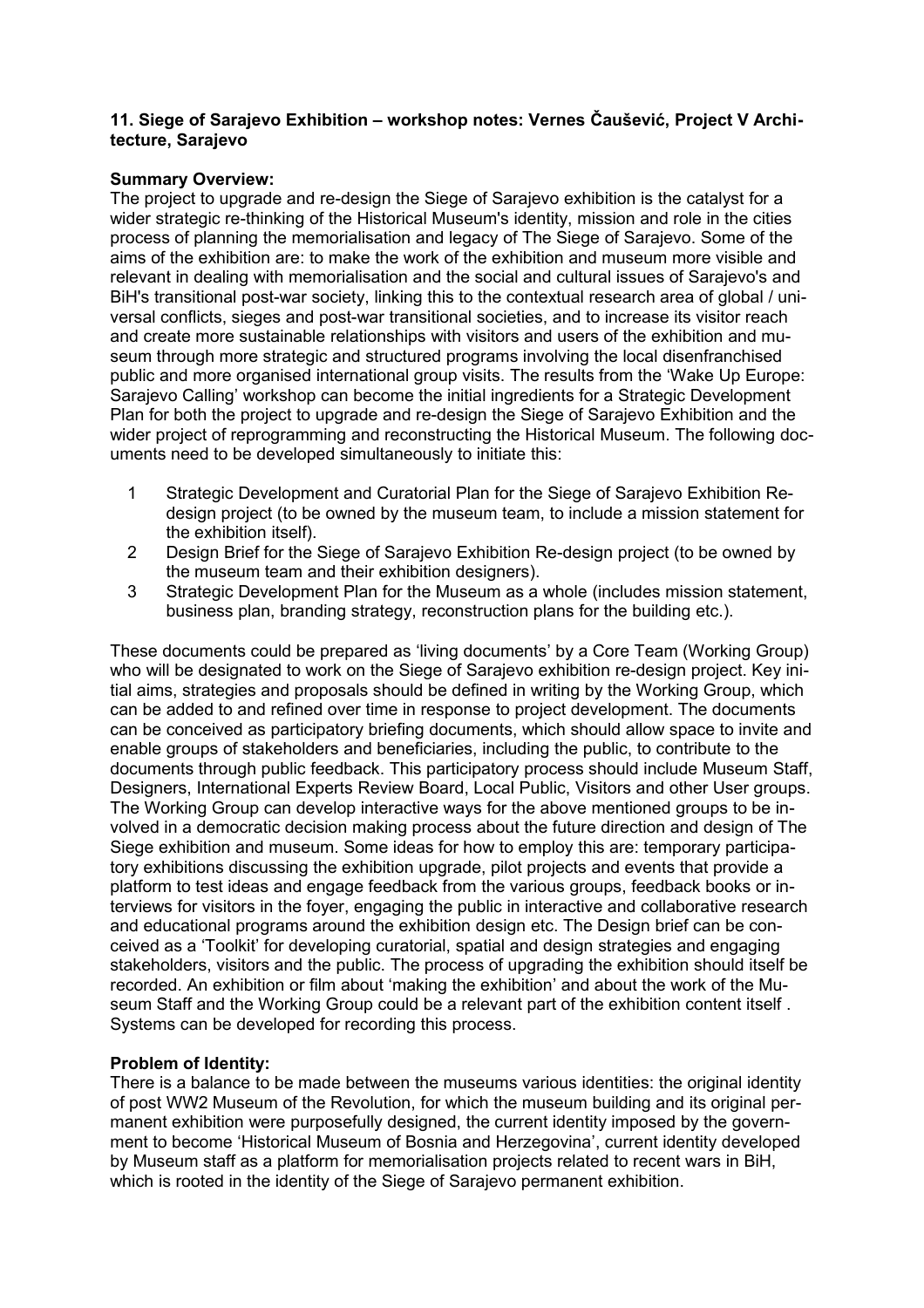The uniqueness of the museum today is: its independence from the state run institutions, its community of staff and small community of regular local and international visitors and collaborators, its relationship with individual contributors of content for the Siege of Sarajevo exhibition, and its offering of a counter-narrative that avoids ethnocentric versions of history with the Siege of Sarajevo exhibition's particular focus on the art and creativity of everyday survival of all Sarajevan's (regardless of their ethnicity). The Siege of Sarajevo Exhibition's 'counter-narrative' can be a vehicle to unify the multiple identities of the museum and rebranding the museum's broader mission.

Working closely with designers and employing a communications and community engagement member of staff could also help in this process. Recent attempts to rebrand the museum as 'The People's Museum' have gone some way to doing this. The museum would benefit from writing a new Mission Statement. The museum is an 'Independent Voice'. What is the relationship between the Siege of Sarajevo exhibition / the Museum's current activity and the original post WW2 exhibition / the 'Museum of the Revolution'? How can the exhibition re-design project address this relationship?

#### **Legitimacy and the oversaturated market for memorialisation in Sarajevo and BiH:**

The legacy of the: Historical Museum building, the Siege of Sarajevo permanent exhibition, the museum staff and the museums cultural community of followers, provides the legitimacy for the Siege exhibition on the local level ('bottom up legitimacy'). Increasing the size of the local general public following and local user community through more participation and more visibility can provide a 'critical mass' to give the museum and their mission more public support, which can in turn provide useful political gravitas. Ideas such as membership schemes, 'active members' of the public and apprentice curators, more permanent roles for volunteer students, more online visibility etc. were discussed. More 'top down' legitimacy is also required and can be provided by a scientific review panel of international experts and high profile funders, donors and sponsors, which can give backing to the museum that could support high level decision making and funding processes. Legitimacy from 'bottom up' and 'top down', combined with the successful re-design of the exhibition, increased visitor intake and more public support could become more attractive for the local government and may inspire city government to appreciate the work of the museum and the siege exhibition as an 'asset', which could lead them to provide more support and sustained independence for the museum to carry on its activities independently of the governments interference. The museum should act quickly to take ownership of The Siege of Sarajevo memorialisation theme and be clear on their unique concept because there is growing competition in the local 'market' for memorialisation projects and museums related to The Siege: The Siege Museum, Tunnel Museum, War Childhood Museum etc. The name Historical Museum of BiH could also be used as a tool to give the museums work 'legitimacy'.

#### **Process and Participation as Strategy:**

In practice, the Historical Museum of BiH is the most legitimate and active platform for memorialisation and independent exhibitions, programs and events, and the staff are performing this role inherently and implicitly. There does not seem to be a written structure, strategic development plan or financial sustainability strategy that is being followed or communicated publicly, which does seem to have an impact particularly on the clarity of the museums identity amongst museum staff, financial sustainability and the wider public's awareness of the museum and its work. This is in large part due to working in the context of political neglect and limited resources, which has significantly reduced staff capacity and the regular audience of the museum. This has however enabled the museum team to develop unique capacity and skills for improvisation, community engagement, responsiveness and incremental development, using many opportunities for collaboration on temporary projects in the city with other cultural organisations, for whom the museum has become a platform for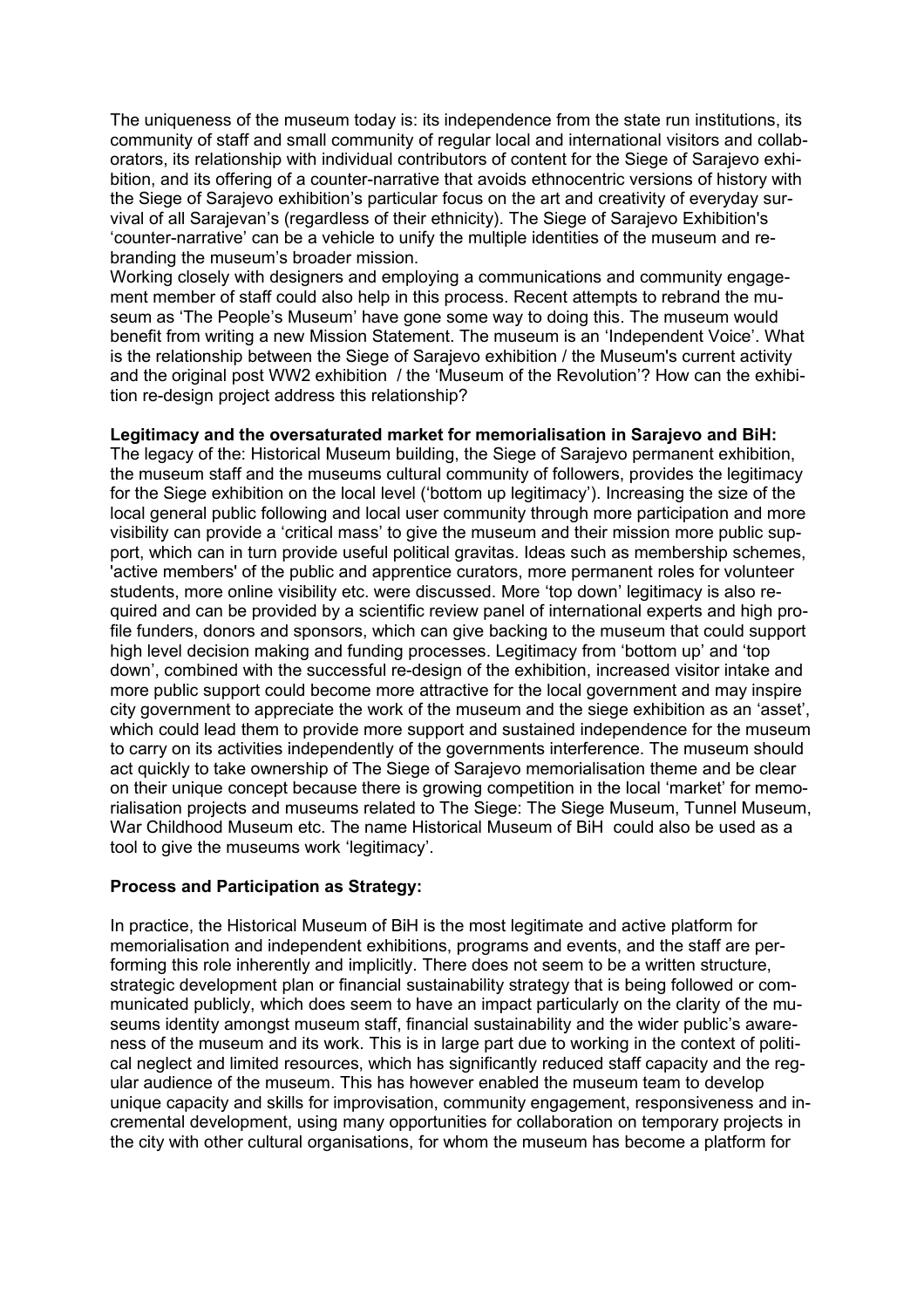publicity. This has also become as a way to promote the museum and accumulate some extra resources. Therefore rather than writing a rigid strategic plan, a large part of the museums strategy could be to build-in and give more form and structure to their already successful and organic models of operation and their growing network of collaborators, which should still allow some space for improvisation and organic development. This can also involve a structured participatory design process for the Siege of Sarajevo exhibition. Ideas for how to achieve this include: a phased or incremental development of projects, exhibition to evolve, pilot and test an approach, designing a process rather than the end product, using participation and becoming a more formal 'Hub' for memorialisation in the city could be developed, museum journal / blog, visitor surveys, certificates for participants, training courses, website.

### **Key aims of the Siege of Sarajevo Exhibition / Framing the Exhibition:**

- Promote the unique message of The Art and Creativity of Everyday Survival by Sarajevan's and Living Together in the Siege of Sarajevo 92-95, to inspire a new generation of Sarajevans. Regardless of ethnicity. This is a Counter Narrative to the dominant ethnocentric narrative of the Bosnian War. Make a link to the Universal message of the creative resilience by ordinary people in times of conflict, which is becoming more relevant in global society.
- Inspire the young generation in Sarajevo, who could become a more active target audience for the museum. Find ways to involve the Youth more actively in the work and evolution of the exhibition. Turn visitors into 'active researchers'. Grow and make more prominent the Education aspect of the exhibition.
- The exhibition is a True Object Witness. It is a platform for giving public access to Public Truth, through collecting and presenting factual evidence of The Siege.
- It is a 'Living Exhibition' that is continually evolving and dealing with both the 92-95 Siege period, but also the legacy of the Siege from 1995-2017.
- Museum as a Laboratory and a Forum for Memorialisation on The Siege of Sarajevo. A centre for: testimonies, archiving, investigating, Hub and platform for researching, gatherings and discussing sensitive topics related to the Siege of Sarajevo.
- The Museum has an enabling role (rather than a 'determining' role). It does not need to have all of the answers, it can provide the framework and tools for its visitors and the local public to develop their own understanding, their own research or projects related the topics that the museum are dealing with.

#### **Legacy of The Siege and ideas to give relevance to the exhibition 20 years after the siege (1995-2017):**

- International law since siege, memorialisation, personal narratives.
- Making contact with donors of objects and giving a 'voice' to them in the exhibition.
- Making contact with people from photographs or photographers and giving them a 'voice'. Where are they now?
- Layer of factual information about Siege of Sarajevo ICTY and similar activities since the war, which could be related to specific objects, photographs etc. from the exhibition. This could also just be situated in a separate research corner. This does not need to 'take sides'. This is mainly related to the exhibitions role as a factual evidence archive. A part of this could also be downstairs at a new entrance orientation foyer area.
- Carry out investigations, research and reconstructions of Siege events and collate as material evidence for the evolving exhibition. Visitors and active members could also be involved in this process.
- Make parts of the exhibition interactive, ask visitors to contribute their stories on their visits.
- Show films made about the Siege since the war.
- Provide a space for gatherings and discussions in the exhibition space for discussions and debates about sensitive topics.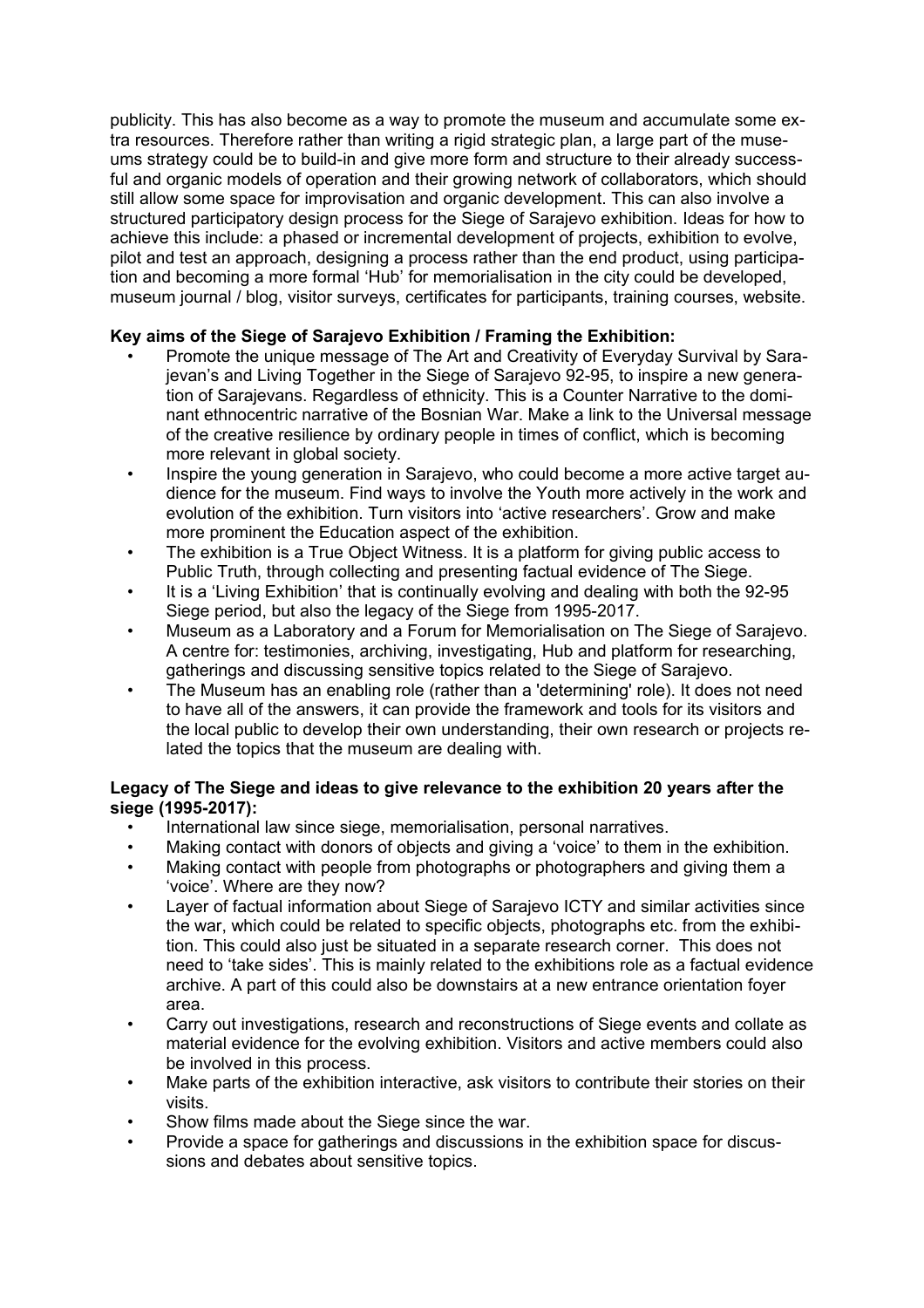- The Besieged City as a topic of research that links 20th and 21st century sieges. The current exhibition narrative could draw out universal elements of a siege as well as showing the specific Sarajevo story.
- 'Loan map' of objects. Map of Europe showing where your object donors live now.
- Legacy of conflict research area, links to academic institutions to be made globally.
- Conclusion of the exhibition to bring visitor back to current state of conflict and sieges around the world. Don't give answer, but rather pose a question on the current state of affairs globally. International dimension today.
- Potential to investigate and represent involvement of international community in the exhibition also a 'neutral' human voice in the siege.

#### **Curatorial Items:**

- Consider the narrative as one would consider directing a film about the siege. A collage of memory fragments arranged and edited spatially in a way that guides visitors through a story.
- Conservation of objects needs to be addressed immediately. Storage archive spaces in the basement need re-organising with new storage systems to keep exhibition content safe and preserved. Some objects are poorly protected. Some more objects could be used in exhibition upstairs e.g. Coal Heated Iron. Some of the objects from the exhibition could be put down into storage to conserve them etc. Requirement for digitisation of objects and other key items on display in the exhibition for records and online visibility.
- More Content to be acquired in phases from Sarajevan's as an evolutionary process. However a clear framework and strategy for this should be put in place to give some coherence to the process and potentially provide a framework within the re-designed exhibition space into which the exhibition can grow.
- Kitchen reconstruction is very successful as an immersion into the daily life survival concept and could have more impact if it is given a separate room or a window to look into it, or was more interactive e.g. allowing visitors to look into the fridge. Potential for other reconstructions to be considered also, such as classroom reconstruction as part of Amar's story, other reconstructions to be discussed with museum team...
- Provide a room for films with acoustic insulation and seating.
- Select and group objects in a way that plays with scale and helps guide people through the space. Sometimes 'less is more'. Avoid cluttering the room with too many objects etc. Use full height of the exhibition space, e.g. Can arrange objects vertically by hanging from ceiling etc.
- Empty, dark and silent spaces are also valuable to the experience of the exhibition. Give people time to reflect in between the main parts of the exhibition.
- More sensory experience of the siege could be embodied in the exhibition redesign e.g. Darkness, sounds, small spaces, different kinds of movement through space etc. Could there be a small sectional reconstruction of the Siege Tunnel of Hope? Which visitors could walk through and maybe learn about. This could encourage visitors to also go to visit the Tunnel of Hope Museum.
- Cabinet of curiosities could be made for each object theme to give a more coherent and legible way of presenting the object, e.g. build a cabinet for each group of objects from one material that displays 1 or 2 objects, text description and a photo. The cabinets could also be different shape and size according to the content, but made from same material or architectural components.
- Keep the 'ghost' of the original WW2 Liberation exhibition on the floor markings etc. Palimpsest / layers of history of exhibitions in the cubus. Could re-use some parts of the old exhibition as the 'ruins' of the old building and old system, which could be in the 'background' of the new exhibition (this provides context without in depth explanations of the Yugoslav period). This could also be placed underneath new exhibits under glass floor or behind new exhibits to catch glimpses of 'the past'.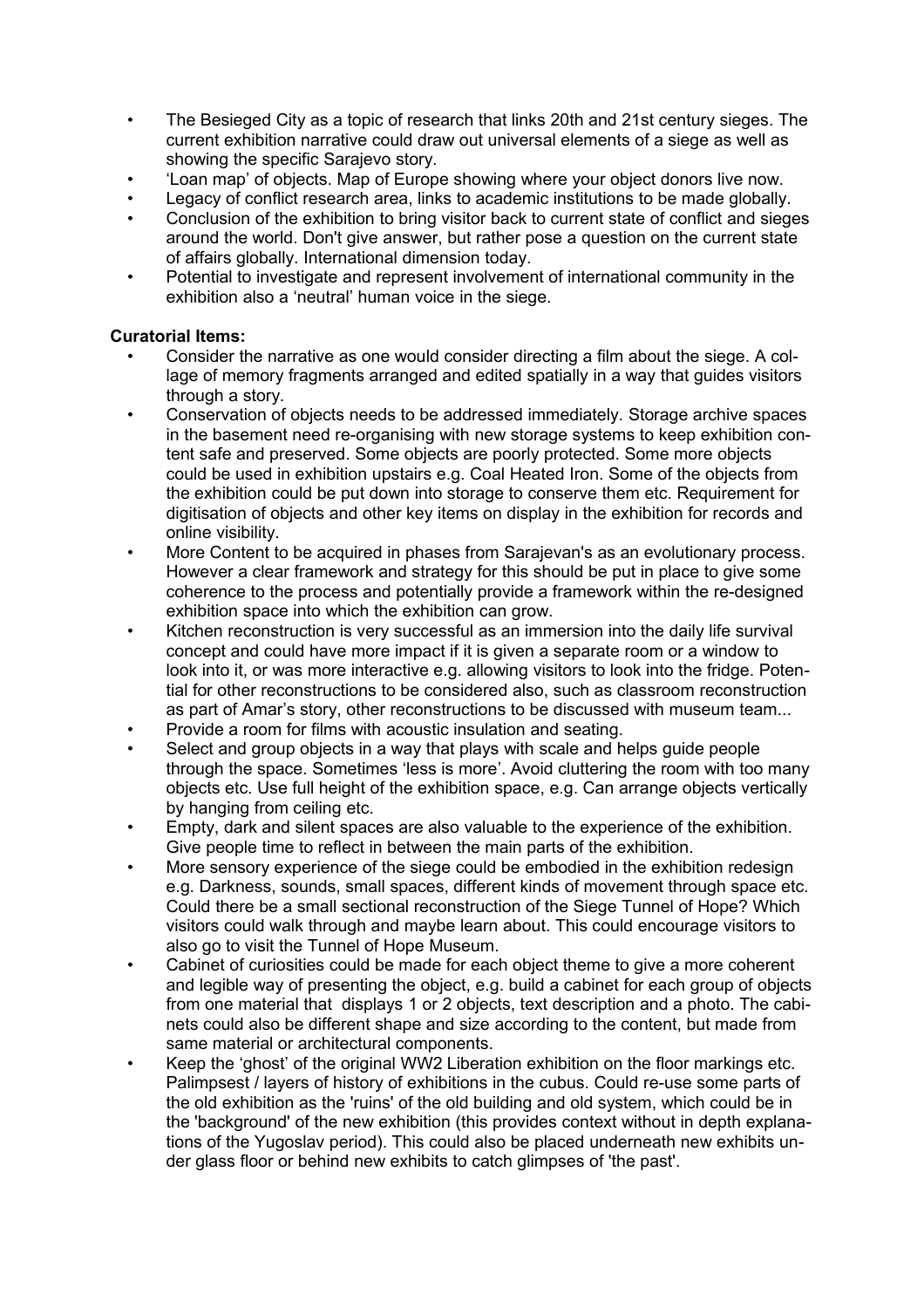- Objects are 'object witnesses' and material evidence of The Siege. Give them space to be observed and explored from all angles either as individual objects or distinct groups of objects.
- Some visitors look to be 'at home' in the exhibition space. How could the exhibition become a 'home from home' or a kind of microcosm of a 'neighbourhood' in the city that attracts more regular visitors. Could the Cubus exhibition space itself be given another function entirely to attract regular visitors? This could be linked to the idea of a 'research centre' or it could be a permanent office space for museum staff, continually analysing and implementing the evolution of the exhibition. Could be a Youth radio station, diary writing room, a debating chamber or something related to the cultural period of The Siege. Something that would popularise the space, which could be given its own room within the exhibition space.
- 3D topographical model of the siege may be helpful to help visitors orientate themselves in the city. This could be made Interactive to enable visitors to locate each object and event from the Siege exhibition. However this could also defeat the purpose of the exhibition narrative, which positions the visitor directly inside the siege, which could become an intentional part of the narrative. This would be a more abstract and psychological experience of the city, linked more to memory than geography. A map of Sarajevo with Siege objects and events could be given to visitors after the exhibition.
- Consider accessibility for different visitors; people with different needs and small children. e.g. tactile objects for visually impaired, low level drawers and display cases for children etc.
- Consider giving the exhibition orientation through a coherent graphic language, potentially through use and positioning of large Trio posters or Infographics etc.
- Objects are the strength of the exhibition. They could be re-arranged to give them more focus and attention and to help guide visitors through the space. Some of them could have their own cabinets or small rooms.

### **Spatial and Design Ideas:**

- Consider the point of arrival: Siege Exhibition experience to begin at the entrance foyer. The first Siege Object could be the Mural 'Smrt Fasizmu Sloboda Narodu', which could have a description panel. Move shop to opposite side of the foyer or to glass room - this object and a more curated space could provide an orientation space where some introduction material e.g. maps, model of sarajevo etc. could be provided, which are not necessarily only related to the permanent exhibition, but also to temporary exhibitions. Map of museum in foyer also.
- Second point of arrival is the stairs, which could also be used to set the mood and give a sense of orientation for the exhibition. Some subtle signage could be used on stairs.
- Give more space between objects. Provide some empty spaces for visitors to rest and reflect. Currently too crowded, cluttered and unclear.
- Play with scale: curate large and small objects, photos, films etc. To guide visitor through the exhibition. Large spaces for group visitors to view content together and small spaces for one visitor to be alone with an object.
- Innovation and manufacturing during the siege. What can the exhibition learn from this. Could some of the innovative 'survival objects' and the way they were made e.g. Recycled or upcycled objects, hand crafted objects, re-appropriated objects etc. become an inspiration for the exhibition design and the materiality of the exhibition?
- Spatial Design can be used to curate the dialogue between: visitor and object, object and object, visitor and visitor.
- Play with senses: sound of silence, darkness, cramp claustrophobic spaces, smells or tastes of humanitarian aid food, etc.
- Provide one larger gathering space to be used in different ways e.g. For film screenings, lectures, workshops etc. in the exhibition space.